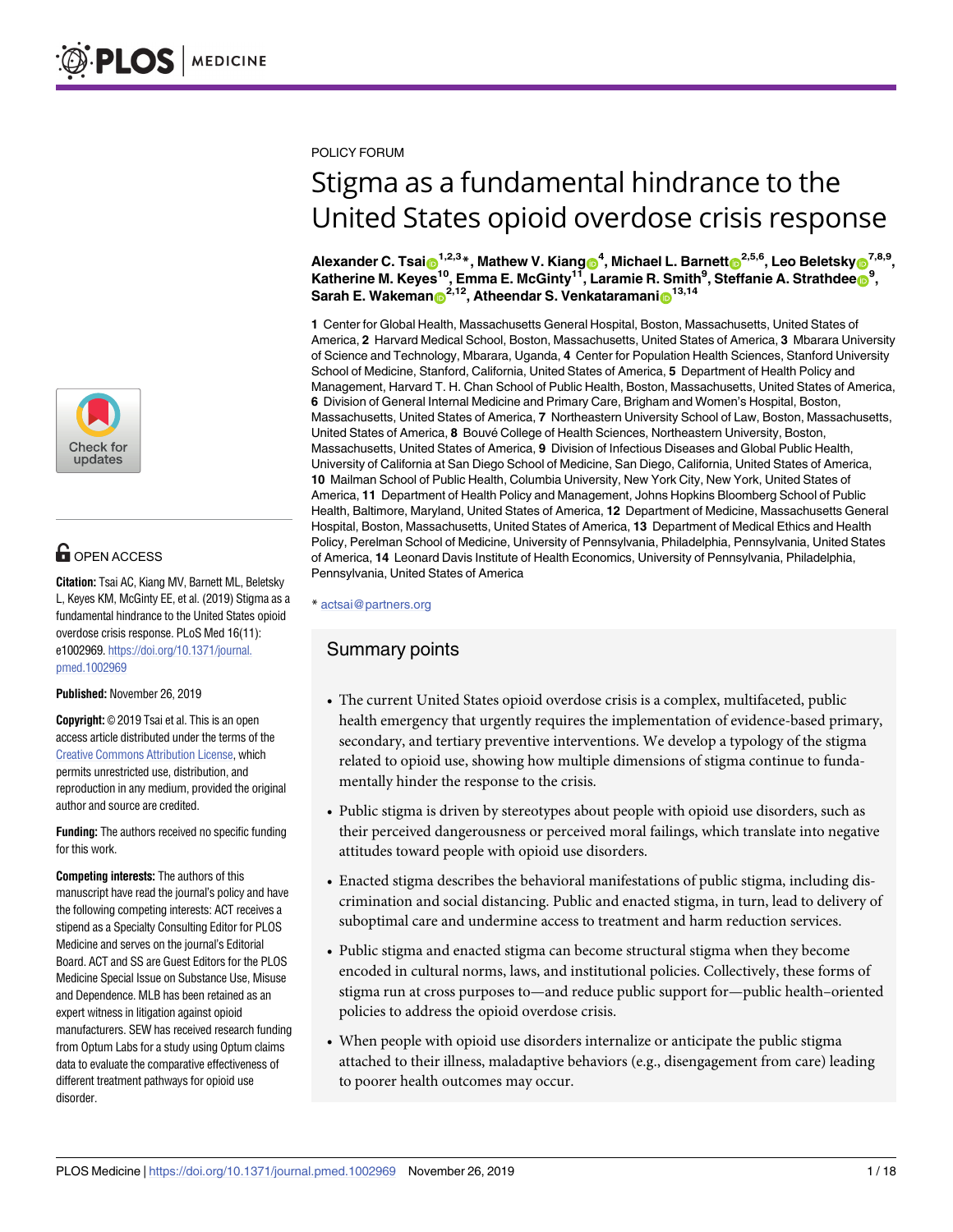<span id="page-1-0"></span>**Abbreviations:** DEA, US Drug Enforcement Agency; OUD, opioid use disorder.

**Provenance:** Not commissioned; externally peer reviewed

- Each of these dimensions of stigma (structural, public, enacted, internalized, and anticipated) serve to reinforce each other, resulting in poorer health outcomes even as the epidemiology of opioid overdose mortality continues to change.
- These dimensions of stigma must be overcome to facilitate the requisite policy and programmatic changes needed to effectively address the opioid overdose crisis.

## **Introduction**

The current US opioid overdose crisis is a public health emergency. The age-adjusted mortality rate due to drug overdose more than tripled from 1999 to 2017 [\[1](#page-7-0)]. In recent years, the largest increases in drug overdose mortality were observed for drug overdose deaths involving nonpharmaceutical fentanyl, which increased by an average of 71% per year in 2013–2017  $[1-4]$ , whereas overdose deaths involving prescription opioids and heroin have remained steady [\[5](#page-7-0)]. Concomitant with the rapid expansion in the magnitude of the opioid overdose crisis is an expansion in its scope, with increasingly syndemic [[6](#page-7-0)] involvement of cocaine and psychostimulants [[7–10](#page-7-0)].

There are multiple, interrelated, and deeply rooted social and economic determinants of the US opioid overdose crisis, none of which are likely to provide a sufficient explanation for the crisis when considered in isolation  $[11-17]$ . Although the epidemiology of opioid use and opioid use disorders (OUDs) has changed over time, the stigma attached to opioid use has endured [\[18\]](#page-8-0). Stigma is defined as a process wherein people with a particular social identity are labeled, stereotyped, and devalued, unfolding within the context of unequal and often preexisting power relations, leading to discriminatory behavior against people with the stigmatized identity [[19](#page-8-0)–[21](#page-8-0)] (**[Box](#page-2-0) 1**). Its persistence and its persistent effects on health are consistent with its conceptualization as a "fundamental cause" of population health inequities across multiple social and physical health outcomes [\[22,23](#page-8-0)]. In the following discussion, we describe how these multiple dimensions of stigma are a fundamental hindrance to the response to the US opioid crisis.

# **The US opioid overdose crisis response: Multiple levels of prevention needed**

Given the complexity of the US opioid overdose crisis, an effective response will require a multicomponent portfolio of public health, social, and economic policy interventions to address its social and structural determinants  $[11-17]$  $[11-17]$  $[11-17]$  $[11-17]$  $[11-17]$ . Health system interventions will also be necessary to implement primary, secondary, and tertiary prevention of opioid overdoses [\[37\]](#page-9-0). First, exposure to opioid use among opioid-naive patients should be minimized (primary prevention). Second, among those exposed to opioids, nonmedical use of prescription opioids and the incidence of OUDs must be reduced (secondary prevention). Third, expanded evidencebased treatment for OUDs is needed so that people with existing OUDs can achieve sustained remission, while the harms of ongoing opioid use (e.g., overdose) must be reduced for people who cannot, or do not choose to, achieve sustained remission (tertiary prevention). In combination, these preventive interventions will address what Humphreys and Pollack [[38](#page-9-0)] have referred to as the "stock" and "flow" of the crisis: treatment and harm reduction for people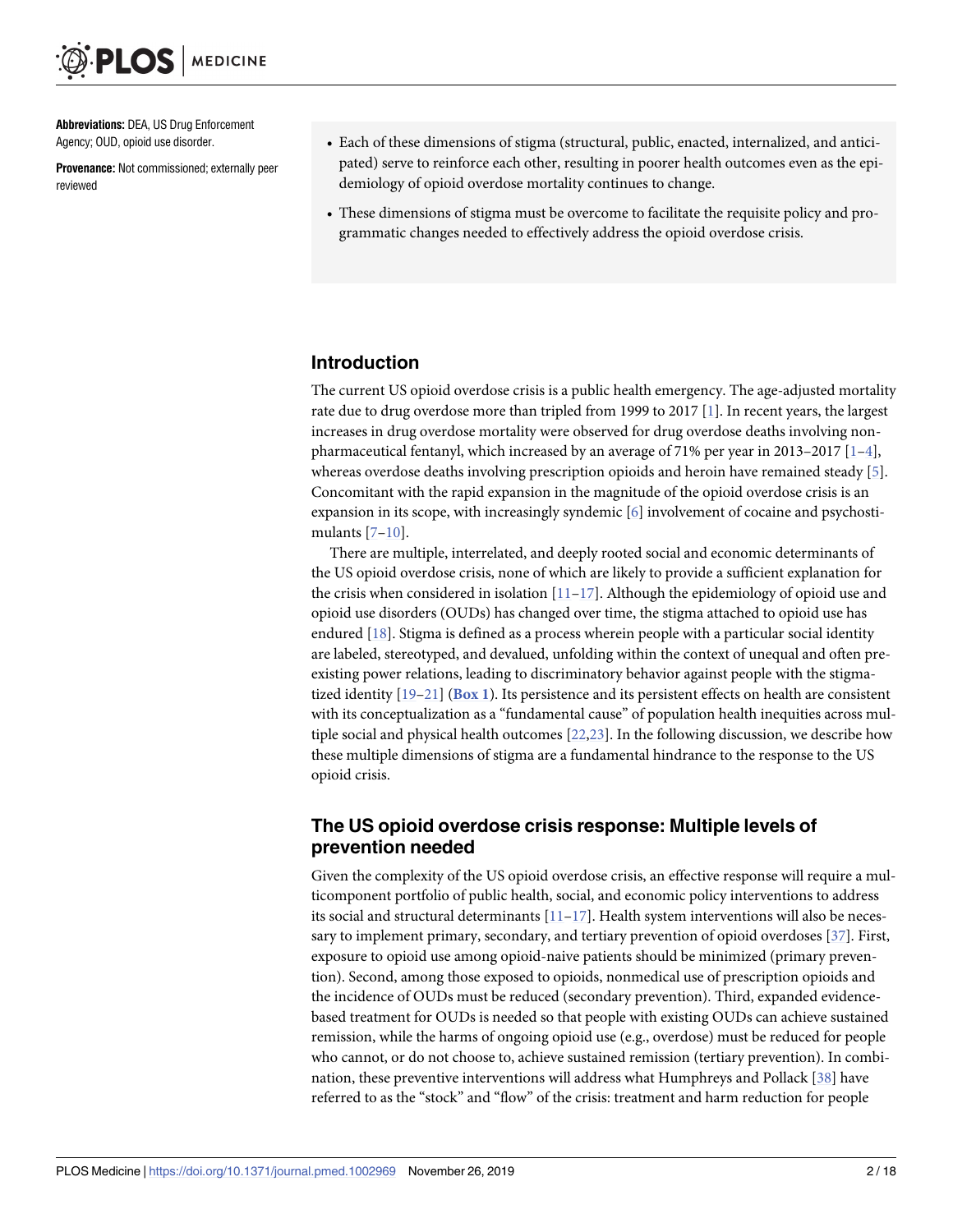# <span id="page-2-0"></span>Box 1. Typology of the stigma related to opioid use.

- Public stigma  $[24]$  is driven by stereotypes about people with OUDs  $[18]$ , such as their perceived dangerousness [[25,26\]](#page-8-0) or perceived moral failings [\[27\]](#page-8-0), which translate into negative attitudes.
- Anticipated stigma occurs when people with a stigmatized identity are subjectively aware of such negative attitudes and develop expectations of being rejected were their stigmatized (and potentially hidden) identities to become known [[28](#page-8-0)]. Among people who do not have the stigmatized identity, perceived stigma refers to subjective awareness of negative attitudes and expectations of rejection were a hypothetical stigmatized identity to become known.
- Internalized stigma results when people with a stigmatized identity come to accept their devalued status as valid, thereby adopting for themselves the prevailing negative attitudes embedded in public stigma [[29](#page-8-0),[30](#page-8-0)].
- Enacted stigma describes the behavioral manifestations of public stigma, including discrimination and social distancing [\[31,32\]](#page-8-0).
- Family members and friends may experience all of these forms of stigma as a result of their affiliation with people with OUDs, a phenomenon described as courtesy stigma [\[21\]](#page-8-0).
- Structural stigma refers to the totality of ways in which societies constrain those with stigmatized identities through mutually reinforcing institutions, norms, policies, and resources [\[33–](#page-8-0)[36](#page-9-0)].

already diagnosed with OUDs while simultaneously reducing the number of people with new diagnoses.

One component of primary and secondary prevention is promoting cautious and thoughtful opioid prescribing. People who are exposed to opioids—including prescribed opioids—are at increased risk of long-term use and of developing OUDs [[39–41\]](#page-9-0). Surveys of people with OUDs often identify prescription opioids as the initiating opioid [[42](#page-9-0)]. Thus, the importance of the admonition to "keep opioid-naive patients opioid naive" (p. 1454) [\[43\]](#page-9-0) cannot be overstated. Other strategies to support primary and secondary prevention have been discussed extensively: reducing incautious and long-term opioid prescribing; preventing diversion; and identifying patients who may be at risk for, or who have already developed, OUDs [[44](#page-9-0)–[46](#page-9-0)].

Given current trends, however, prescribing-focused interventions alone will be insufficient to address the crisis. Opioid prescribing has already been in a nearly decade-long decline [[47](#page-9-0)– [49\]](#page-9-0). There is also evidence that the incidence of initial opioid prescriptions for opioid-naive patients has declined [[50](#page-9-0)]. Despite these favorable trends, drug overdose mortality has continued to increase [\[1](#page-7-0)], with nonpharmaceutical fentanyl and its analogues increasingly associated with drug overdose deaths  $[1–5]$  $[1–5]$ . Thus, a singular focus on physician prescribing of opioids, to the exclusion of other prevention efforts, is unlikely to improve outcomes for those engaging in nonmedical use of opioids (e.g., nonpharmaceutical fentanyl) [[51,52\]](#page-9-0).

Tertiary prevention should focus on expanding evidence-based treatment of OUDs and reducing the harms of ongoing opioid use. Gold-standard, first-line treatment of OUDs consists of opioid agonist medication (methadone) or partial agonist medication (buprenorphine)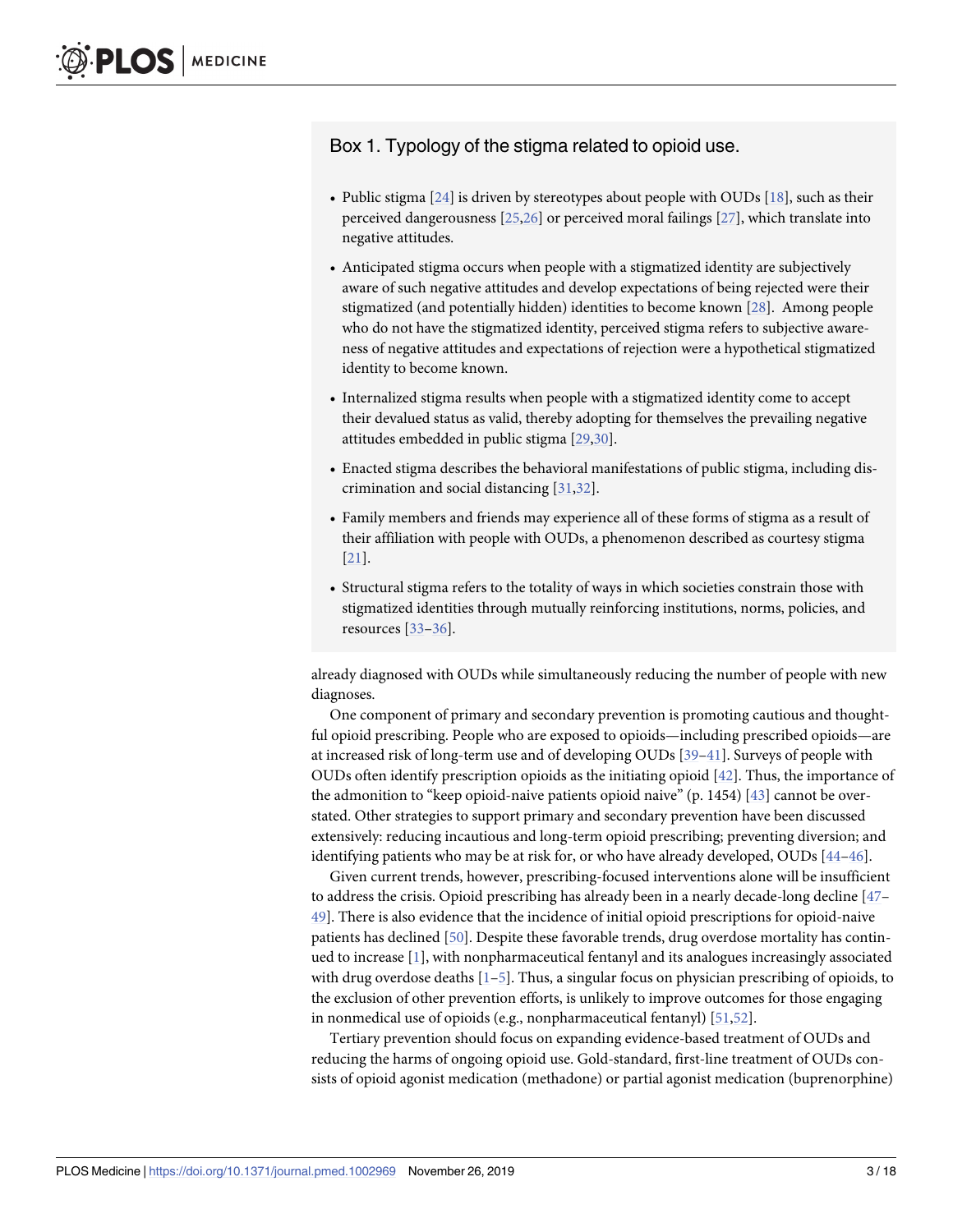<span id="page-3-0"></span>[\[53\]](#page-9-0). Psychosocial interventions can also be effective when offered in conjunction with medication [\[54\]](#page-10-0). Yet only a minority of people with OUDs receive treatment of any kind, even after nonfatal overdose [[55,56\]](#page-10-0). This underuse represents a missed public health opportunity, given the well-established effectiveness of opioid agonist treatment in reducing mortality [[55,57\]](#page-10-0). Evidence-based harm reduction strategies for people with refractory OUDs include access to sterile injection equipment to reduce secondary transmission of HIV and hepatitis C [\[58–60](#page-10-0)], supervised consumption facilities [\[61\]](#page-10-0) and supervised treatment with diacetylmorphine (heroin) [\[62\]](#page-10-0) to reduce overdose risk, and expansion of overdose education and naloxone distribution to reduce the case-fatality rate of opioid overdoses when they do occur [\[63–65](#page-10-0)].

# **Stigma as a fundamental hindrance to the US opioid overdose crisis response**

#### **Public and enacted stigma**

Negative attitudes toward people with OUDs undermine secondary prevention responses. People whose chronic noncancer pain syndromes have led to their physiological dependence on prescription opioid medications may be marked with the same labels as people with OUDs (e.g., morally weak, "addicts") and experience difficulties obtaining care [\[66,67](#page-10-0)]. Healthcare professionals' stigmatizing beliefs [\[68\]](#page-10-0) can lead to provision of suboptimal care, a form of enacted stigma that reduces patients' engagement with drug treatment [[69–71\]](#page-10-0). In some instances, these suboptimal care patterns may extend to maintaining overly rigid and nonbeneficent care policies, lacking respect for patient autonomy, and deploying punitive care terminations in response to policy violations (e.g., smoking) or positive urine toxicology screening [\[66,70\]](#page-10-0). In the 3 years since the US Centers for Disease Control and Prevention published its new opioid-prescribing guideline [\[72\]](#page-10-0), stigma enactments have included the imposition of rigid dosage or duration caps or initiation of noncollaborative tapers with established patients, escalating potential harms and transition to nonprescription opioids [\[73–78](#page-11-0)]. Enacted stigma has also been directly associated with nonfatal overdose [[79](#page-11-0)].

Tertiary prevention is compromised when the stigma attached to OUDs affects access to treatment and harm reduction services. Among physicians who have obtained the US Drug Enforcement Agency (DEA) waiver to prescribe buprenorphine [\[80\]](#page-11-0), most are not prescribing at capacity  $[81-83]$ ; of these, many express little interest in taking on patients to reach capacity [\[84\]](#page-11-0). This gap in treatment access may reflect provider distancing from patients stereotyped as "difficult," dangerous, or being involved in criminalized behaviors [\[85,86\]](#page-11-0). Other providers may wish to avoid the legal scrutiny associated with being a considered a "pill mill" (e.g., DEA audits) [\[87\]](#page-11-0) or to avoid the courtesy stigma attached to caring for patients with OUDs [\[86,88](#page-11-0)]. Stigma has also undermined the wider distribution of overdose education and naloxone in the community. Specific challenges include anticipated stigma [[89](#page-11-0)], concerns about moral hazard [\[90–92\]](#page-11-0), or ignorance about state legislation related to naloxone prescribing or dispensing [\[93,94\]](#page-12-0). Most states have passed "Good Samaritan laws" to limit criminal liability for bystanders who provide or summon aid when witnessing an overdose incident [[95](#page-12-0)], but the streetlevel effectiveness of such legislation may be limited by anemic implementation and punitive signaling by criminal law and law enforcement, including high-profile "drug-induced homicide" prosecutions, loss of housing, and other legal repercussions [\[96,97](#page-12-0)].

#### **Structural stigma**

Public and enacted stigma can become structural stigma when they become encoded in cultural norms, laws, and institutional policies. The effects of structural stigma on undermining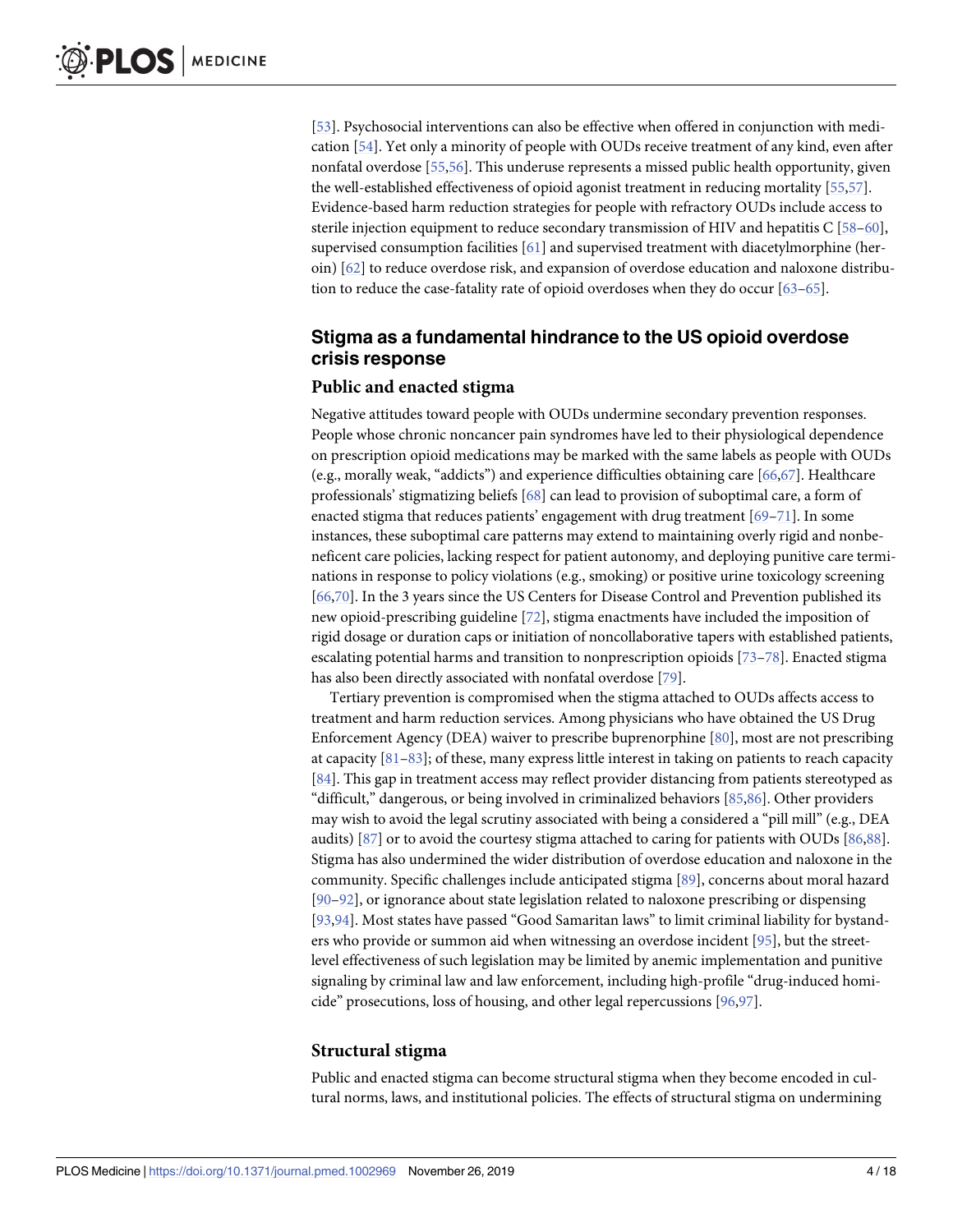<span id="page-4-0"></span>treatment of OUDs can be observed in how care is financed and delivered. Treatment is generally covered by state Medicaid programs [[98](#page-12-0)], but prior authorization requirements and arbitrary lifetime treatment limits impose significant barriers to care [[99](#page-12-0)–[102\]](#page-12-0), and many physicians who have obtained the waiver to prescribe buprenorphine do not accept thirdparty payments [\[103](#page-12-0)–[105\]](#page-12-0). The 2010 Patient Protection and Affordable Care Act, among its many functions, sought to transform substance use treatment financing and delivery by mandating that effective treatments for substance use disorders be covered by third-party payers and integrated into mainstream healthcare systems [\[106](#page-12-0),[107\]](#page-12-0). However, the Affordable Care Act remains under threat, with attendant implications for the US opioid overdose crisis response [[108\]](#page-12-0). Even where treatment is covered, treatment availability is commonly undermined by exclusionary zoning practices (that are themselves the product of public stigma [\[109,110](#page-12-0)]), further eroding engagement in care [\[111](#page-12-0)]. Concerns about treatment access are exacerbated in rural settings [\[112\]](#page-12-0).

Other stigmatizing polices affect the health of people with OUDs in ways that are unrelated to treatment. Laws criminalizing the possession and distribution of certain substances codify stigma through both normative and instrumental pathways [[97](#page-12-0)]. Many transplant centers consider OUDs, chronic opioid use, or opioid agonist treatment to be a relative contraindication to proceeding with transplantation [[113–115\]](#page-13-0). Similarly, people with a history of injection drug use, or people on opioid agonist treatment (irrespective of injection drug use history), are routinely excluded from receiving post-acute care in skilled nursing facilities [\[116\]](#page-13-0) or parenteral antimicrobial therapy in outpatient settings [\[117](#page-13-0),[118\]](#page-13-0). Physicians identified as having OUDs who are required to enroll in physician health programs are often required to adhere to abstinence-only approaches and discontinue opioid agonist treatment as a condition of maintaining professional licensure [[119\]](#page-13-0). Taken together, these types of policies and related decision-making not only reinforce the ways in which people with OUDs are treated separately from others but also implicitly classify people with OUDs as being unworthy of investment and undeserving of treatment—thereby potentially having direct effects on health outcomes.

More generally, the language used to frame the crisis can influence norms about OUDs and about people with OUDs among policymakers and their constituents, directly affecting the policy levers that are brought to bear on the US opioid overdose crisis response. Everyday use of stigmatizing language negatively influences attributions of responsibility and increases sup-port for punitive judgments (e.g., "substance abuser" [[120\]](#page-13-0)) or devalues evidence-based treatment of OUDs (e.g., "medication-assisted treatment" [\[121\]](#page-13-0)). News coverage of the US opioid overdose crisis has inadequately emphasized treatment [\[122,123](#page-13-0)] and has instead largely framed the crisis as a criminal justice issue [[124\]](#page-13-0), particularly in ways that are racially disparate [\[125\]](#page-13-0). The very use of the moniker "epidemic" to describe the overdose crisis invokes isolation, quarantine, vector control, and other measures befitting infectious disease control but that are poorly calibrated for responding to the multifactorial opioid overdose crisis [[97](#page-12-0)]. Language matters, because the judicious use of frames can shift public stigma [[122,123\]](#page-13-0), which can then become encoded structurally in the lack of public support for public health–oriented policies to address the opioid overdose crisis [\[126–131](#page-13-0)].

#### **Internalized and anticipated stigma**

When people with OUDs internalize or anticipate the public stigma attached to their illness, maladaptive behaviors leading to poorer health outcomes may occur [\[132,133](#page-14-0)]. Among people with OUDs, internalized stigma has been associated with psychological distress and poorer quality of life [[134–136](#page-14-0)], continued substance use [[137](#page-14-0)], and reduced engagement with substance use treatment [\[138](#page-14-0)]. Anticipated stigma has also been associated with psychological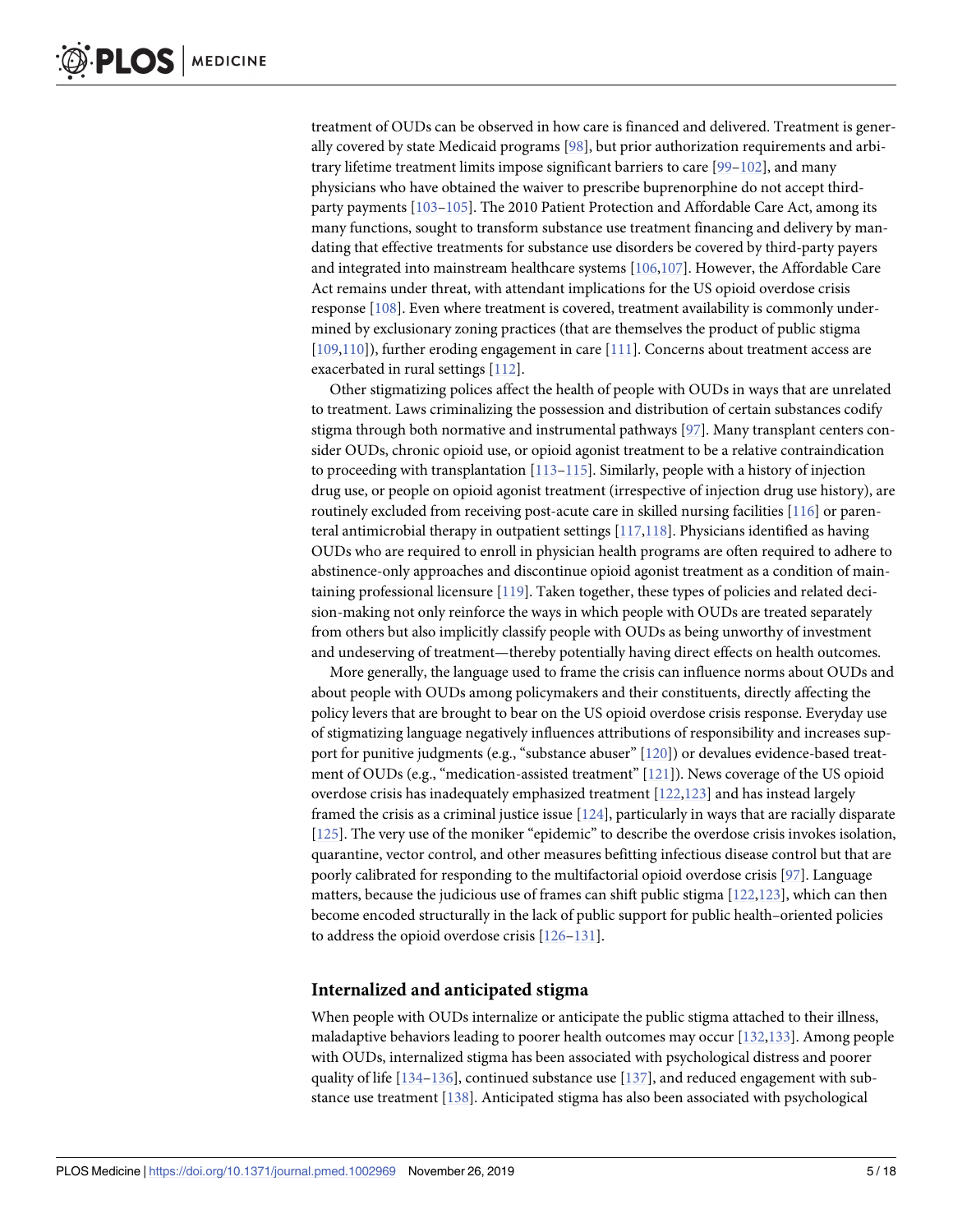<span id="page-5-0"></span>distress [\[135,139](#page-14-0)] and reduced engagement in care [[71](#page-10-0)[,140–142](#page-14-0)]. In one nationally representative study of patients attending Health Resources and Services Administration health centers, stigma was one of the most commonly reported reasons for not engaging in substance use treatment [[143\]](#page-14-0). The effects of internalized and anticipated stigma on treatment engagement can be especially pronounced in rural areas and small communities where treatment providers and their staff have multiple or overlapping relationships, thereby heightening concerns about boundary violations or breaches of confidentiality [[144\]](#page-14-0).

For people with OUDs who do initiate treatment, continued adherence and retention in care are needed to optimize outcomes. Longitudinal studies have consistently found that longterm retention in buprenorphine treatment is poor, with only one-third retained in care at 2 years [\[145–147\]](#page-14-0). No studies have directly linked stigma to retention in care for opioid agonist treatment, but among persons with other stigmatized conditions like HIV, stigma has been found to be a consistently strong correlate of treatment adherence, retention in care, and treatment outcomes [\[148,149](#page-14-0)].

Finally, the organization of treatment delivery itself can be stigmatizing to patients. Opioid treatment programs providing methadone—and the supervision, monitoring, and restrictive dispensing policies involved—are often experienced as degrading and humiliating [[150](#page-14-0)[–154\]](#page-15-0). Patient preferences for buprenorphine over methadone are routinely couched in terms of avoiding the stigma of methadone use [\[151,155](#page-15-0)]. These aspects of treatment delivery are themselves a product of stigma (i.e., are informed by negative stereotypes applied to people with OUDs) and are not necessary features of treatment itself [[152\]](#page-15-0).

#### **Considerations for health disparity populations**

People with OUDs who are incarcerated or who have recently been released from incarceration have a particularly urgent need for evidence-based treatment. Detoxification during incarceration without linkage to treatment after release increases the risk of overdose substantially [\[156–158](#page-15-0)]. However, few receive treatment during incarceration or are linked to treatment after release [[159–161](#page-15-0)]. This undertreatment of people with OUDs who also have a history of involvement with the criminal justice system, often motivated by stigma [\[162\]](#page-15-0), represents a missed public health opportunity given the well-established effectiveness of opioid agonist treatment in reducing recidivism [[163](#page-15-0)] and mortality [[164–166](#page-15-0)].

One of the most pernicious examples of the interactions between structural stigma, public stigma, and enacted stigma can be observed in the racialized drivers of the US opioid overdose crisis and of the policy and programmatic response to the crisis. Because of racial disparities in receipt of opioid analgesia to treat acute pain [\[167\]](#page-15-0) and treatment discontinuation following aberrant urine drug-test results [[168\]](#page-15-0), blacks (compared with whites) were comparatively less affected by the "second wave" of opioid-involved drug overdose deaths driven largely by the natural/semisynthetic prescription opioids being readily prescribed by physicians influenced by national clinical guidelines for assessment and treatment of pain [\[15\]](#page-8-0). However, with increasing nonmedical use of prescription opioids and use of nonprescription opioids among whites, news coverage about the opioid overdose crisis in suburban or rural white communities often features sympathetic, etiological narratives—whereas such accounts are typically missing in coverage of the opioid overdose crisis among blacks and Latinos [[125\]](#page-13-0). This selective stigmatization evokes the racialization of crack cocaine, racially disparate federal prosecutions for crack (versus powder) cocaine, and disproportionately harsh federal sentencing of blacks that continue to have reverberating impacts in the present day [[169](#page-15-0)[,170\]](#page-16-0). The racialization of OUDs has resulted in a treatment and prevention approach among blacks that is characterized by overcriminalization and reliance on heavily regulated delivery of opioid agonist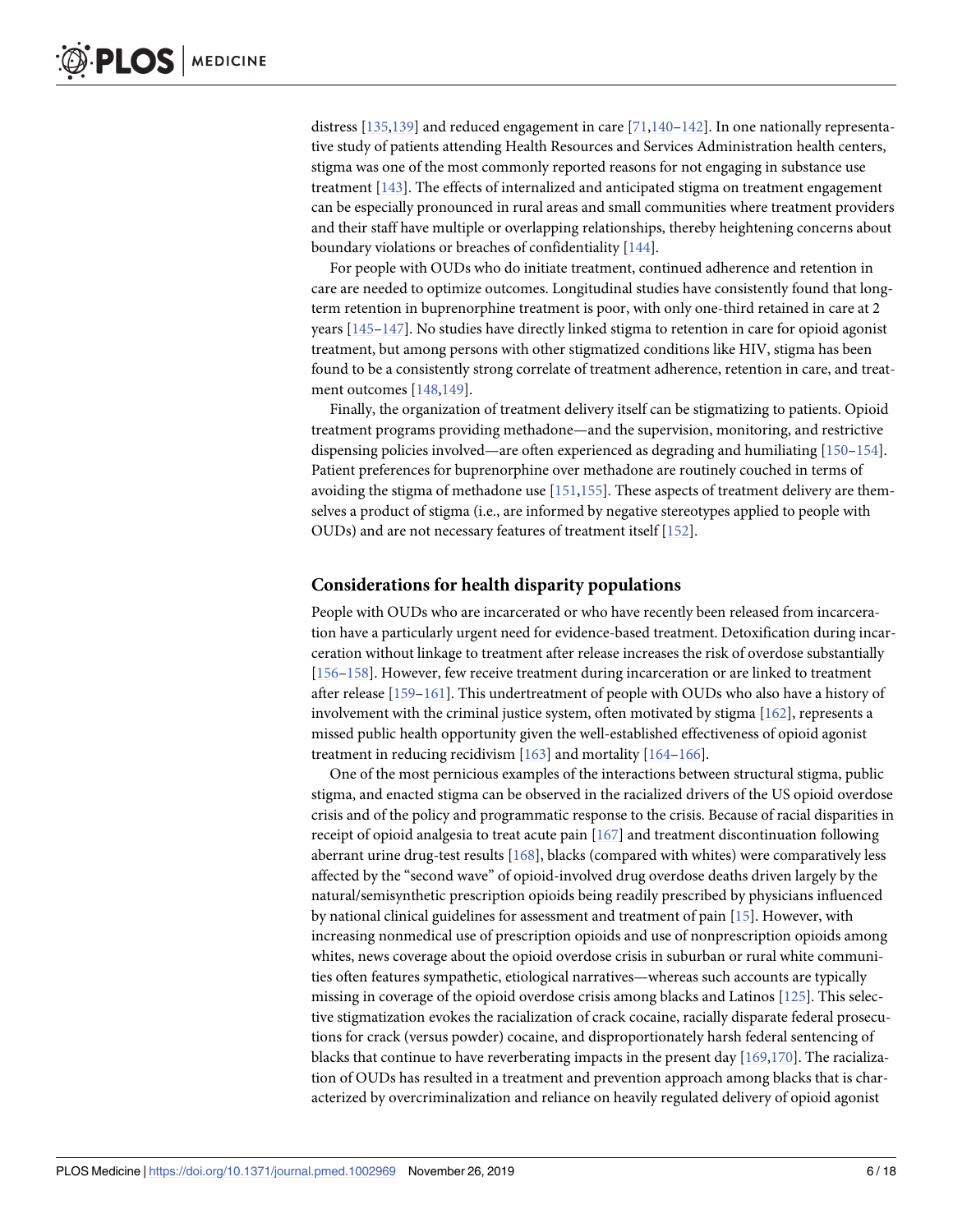<span id="page-6-0"></span>treatment segregated from traditional healthcare systems (i.e., daily dosing at community methadone clinics), whereas treatment and prevention among whites has become increasingly medicalized and addressed through office-based care [[171,172\]](#page-16-0). In recent years, the burden of the opioid overdose crisis has disproportionately increased among blacks compared with whites [\[2\]](#page-7-0). Yet blacks receiving chronic prescription opioid treatment are more likely than whites to experience dose tapers [\[173](#page-16-0)], buprenorphine treatment remains largely concentrated among whites and in areas with higher proportions of white residents [[174,175](#page-16-0)], and blacks who are able to access treatment are less likely to be successfully retained in care [\[146\]](#page-14-0).

#### **Addressing stigma to support the US opioid overdose crisis response**

The response to the US opioid overdose crisis urgently requires the implementation of evidence-based primary, secondary, and tertiary prevention. The policy changes that are needed to support these interventions are well understood and have been discussed extensively [\[80](#page-11-0)[,176](#page-16-0)–[178\]](#page-16-0). Yet the stigma attached to OUDs remains a fundamental hindrance to the crisis response. Multiple dimensions of stigma (structural, public, enacted, internalized, and anticipated) that are rooted in intersecting social categories serve to reinforce each other, resulting in poorer health outcomes even as the epidemiology of opioid overdose mortality continues to change. Stigma influences everyday attitudes, agenda setting, and policy-making. Stigma compromises the financing of care for OUDs, shapes the distribution of access to care, and impinges upon care delivery. Stigma even undermines the health of people with OUDs in ways that have nothing to do with the treatment of OUDs.

What is less well understood is how the stigma-related barriers to these requisite policy and programmatic changes can be overcome, either directly or indirectly. Direct interventions to reduce public and enacted stigma may take the form of persuasive communication or educational interventions—such as those deployed through mass media campaigns, law enforcement training [[179\]](#page-16-0), or schools—designed to improve understanding about the causes of and evidence-based treatments for OUDs. However, the sustained, long-term impacts of such interventions on stigma are unknown [\[180\]](#page-16-0). To improve care within healthcare delivery settings specifically, direct educational interventions may involve curricular changes at the level of undergraduate [[181\]](#page-16-0), graduate [\[182](#page-16-0)], or continuing [[183](#page-16-0)] medical education. The specific educational content packaged within such interventions should be selected carefully. Education about the biomedical foundation of OUDs, for example, may not necessarily have the desired effects on stigma [\[184,185](#page-16-0)]. Contact interventions also hold promise for stigma reduction [[186](#page-16-0)], but, as with educational interventions, their long-term effects remain unknown [\[187\]](#page-16-0). Finally, for people with OUDs, direct interventions to reduce internalized and anticipated stigma might draw on approaches from cognitive behavioral therapy [[188\]](#page-16-0) or acceptance and commitment therapy [[189\]](#page-16-0).

Indirect interventions might target institutions instead of individuals. For example, the mass media plays a central role in shaping our culture and therefore may represent a critical lever for influencing how multiple levels of stigma translate into specific behaviors and policies. Some print media organizations have issued professional guidance about reducing the use of stigmatizing frames in reporting about the opioid overdose crisis [\[190\]](#page-16-0). As another example, the "Changing the Narrative" project at Northeastern University [\(https://www.changingthenarrative.news](https://www.changingthenarrative.news/)) aims to reduce stigma and improve the accuracy of media portrayals, using various strategies such as promotion of style guides, "detailing" to journalists and editors, and social media monitoring and outreach. If disseminated nationally, similar to the Australian government's support of the *Mindframe Media and Mental Health Project* [\[191\]](#page-17-0), the impacts on public stigma could be substantial [\[123,126,129,](#page-13-0)[192,193\]](#page-17-0). Some academic journals [\[194,195\]](#page-17-0) and academic societies [[196\]](#page-17-0) have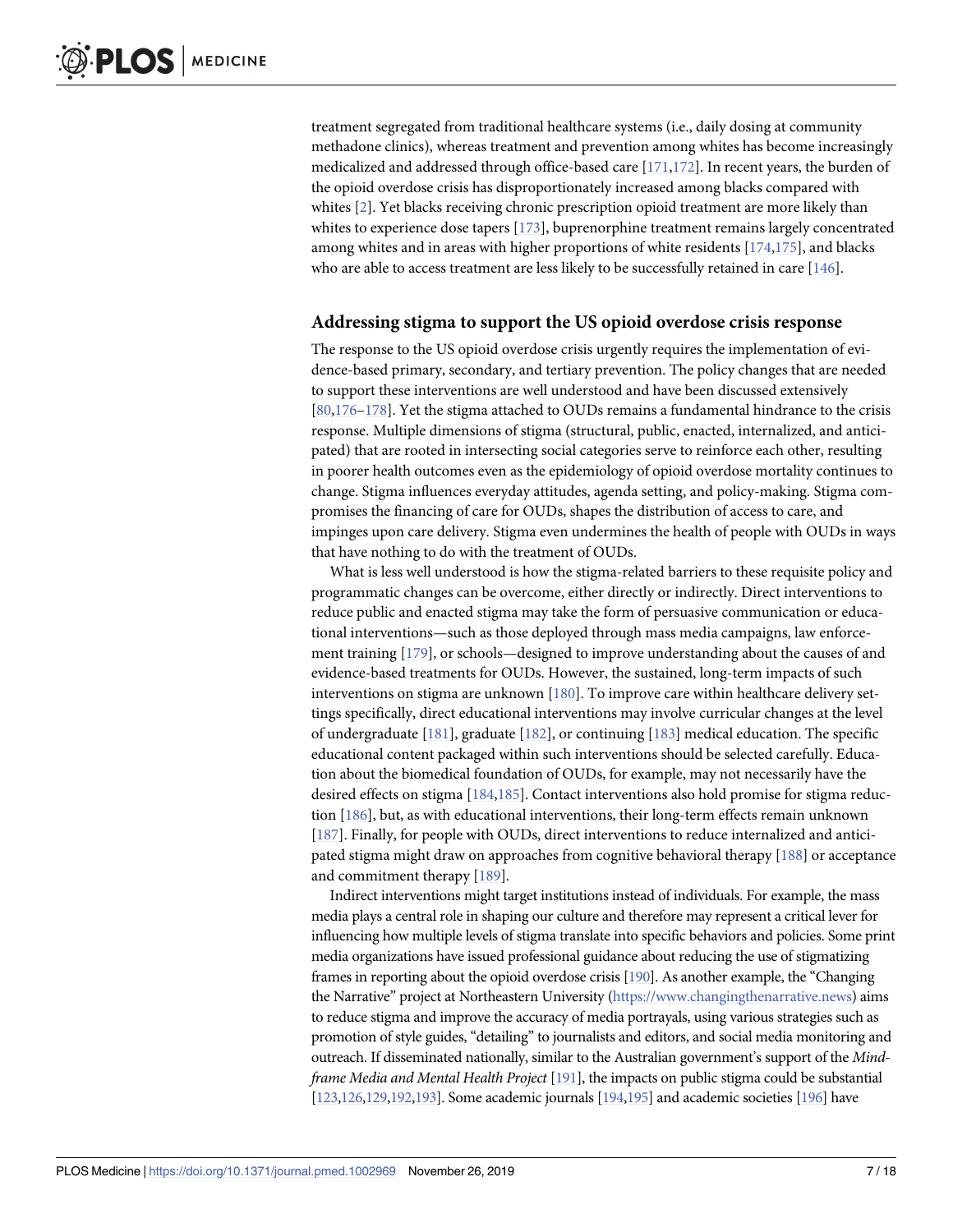<span id="page-7-0"></span>adopted similar guidelines. Broadcast media, rather than conditioning people to be fearful of persons with OUDs [\[197](#page-17-0)], can potentially reduce public stigma by portraying people with OUDs in ways that provide viewers with insight into the structural factors surrounding their use of opioids. However, as with print media, guidance on film and television portrayals fall under the purview of multiple trade groups and companies, and the levers for intervention are likely to be similarly diffuse.

The extent to which these direct or indirect interventions will successfully translate into changes in structural stigma, including agenda setting and policy change, remains unknown. Elected officials' voting behavior and successful policy enactment are contingent upon numerous factors [[198–200](#page-17-0)], of which public stigma is only one. Moreover, the systematic disenfranchisement of people with past criminal convictions is one of the most spiteful barriers to policy reform, because it strips voting rights from people whose behaviors were criminalized by the very laws that they are now powerless to change [\[97\]](#page-12-0). Thus, there will remain a need for civil society organizations and activist initiatives to have a central role in influencing governmental responses to the overdose crisis. More research is needed to understand the causal pathways through which stigma acts so that interventions targeting these mechanisms can be deployed to enhance the opioid overdose crisis response. Until the stigma of OUDs is addressed, it will continue to hinder implementation of these interventions, exacerbating existing population health inequalities.

## **Acknowledgments**

The authors thank Dr. Joshua M. Sharfstein for helpful feedback.

#### **References**

- **[1](#page-1-0).** Hedegaard H, Miniño AM, Warner M. Drug overdose deaths in the United States, 1999–2017. NCHS Data Brief No. 329. Hyattsville: US National Center for Health Statistics; 2018. PMID: [30500323](http://www.ncbi.nlm.nih.gov/pubmed/30500323)
- **[2](#page-6-0).** Alexander MJ, Kiang MV, Barbieri M. Trends in black and white opioid mortality in the United States, 1979–2015. Epidemiology. 2018; 29(5):707–15. <https://doi.org/10.1097/EDE.0000000000000858> PMID: [29847496](http://www.ncbi.nlm.nih.gov/pubmed/29847496)
- **3.** Spencer MR, Warner M, Bastian BA, Trinidad JP, Hedegaard H. Drug overdose deaths involving fentanyl, 2011–2016. Natl Vital Stat Rep. 2019; 68(3):1–19. PMID: [31112123](http://www.ncbi.nlm.nih.gov/pubmed/31112123)
- **[4](#page-1-0).** Kiang MV, Basu S, Chen J, Alexander MJ. Assessment of changes in the geographical distribution of opioid-related mortality across the United States by opioid type, 1999–2016. JAMA Netw Open. 2019; 2(2):e190040. <https://doi.org/10.1001/jamanetworkopen.2019.0040> PMID: [30794299](http://www.ncbi.nlm.nih.gov/pubmed/30794299)
- **[5](#page-1-0).** Scholl L, Seth P, Kariisa M, Wilson N, Baldwin G. Drug and opioid-involved overdose deaths—United States, 2013–17. MMWR Morb Mortal Wkly Rep. 2019; 67(51–52):1419–27. [https://doi.org/10.15585/](https://doi.org/10.15585/mmwr.mm675152e1) [mmwr.mm675152e1](https://doi.org/10.15585/mmwr.mm675152e1) PMID: [30605448](http://www.ncbi.nlm.nih.gov/pubmed/30605448)
- **[6](#page-1-0).** Tsai AC, Mendenhall E, Trostle JA, Kawachi I. Co-occurring epidemics, syndemics, and population health. Lancet. 2017; 389(10072):978–28. [https://doi.org/10.1016/S0140-6736\(17\)30403-8](https://doi.org/10.1016/S0140-6736(17)30403-8) PMID: [28271848](http://www.ncbi.nlm.nih.gov/pubmed/28271848)
- **[7](#page-1-0).** Kariisa M, Scholl L, Wilson N, Seth P, Hoots B. Drug overdose deaths involving cocaine and psychostimulants with abuse potential—United States, 2003–2017. MMWR Morb Mortal Wkly Rep. 2019; 68 (17):388–95. <https://doi.org/10.15585/mmwr.mm6817a3> PMID: [31048676](http://www.ncbi.nlm.nih.gov/pubmed/31048676)
- **8.** Winkelman TNA, Chang VW, Binswanger IA. Health, polysubstance use, and criminal justice involvement among adults with varying levels of opioid use. JAMA Netw Open. 2018; 1(3):e180558. [https://](https://doi.org/10.1001/jamanetworkopen.2018.0558) [doi.org/10.1001/jamanetworkopen.2018.0558](https://doi.org/10.1001/jamanetworkopen.2018.0558) PMID: [30646016](http://www.ncbi.nlm.nih.gov/pubmed/30646016)
- **9.** Ellis MS, Kasper ZA, Cicero TJ. Twin epidemics: The surging rise of methamphetamine use in chronic opioid users. Drug Alcohol Depend. 2018; 193:14–20. [https://doi.org/10.1016/j.drugalcdep.2018.08.](https://doi.org/10.1016/j.drugalcdep.2018.08.029) [029](https://doi.org/10.1016/j.drugalcdep.2018.08.029) PMID: [30326396](http://www.ncbi.nlm.nih.gov/pubmed/30326396)
- **[10](#page-1-0).** Gladden RM, O'Donnell J, Mattson CL, Seth P. Changes in opioid-involved overdose deaths by opioid type and presence of benzodiazepines, cocaine, and methamphetamine—25 states, July-December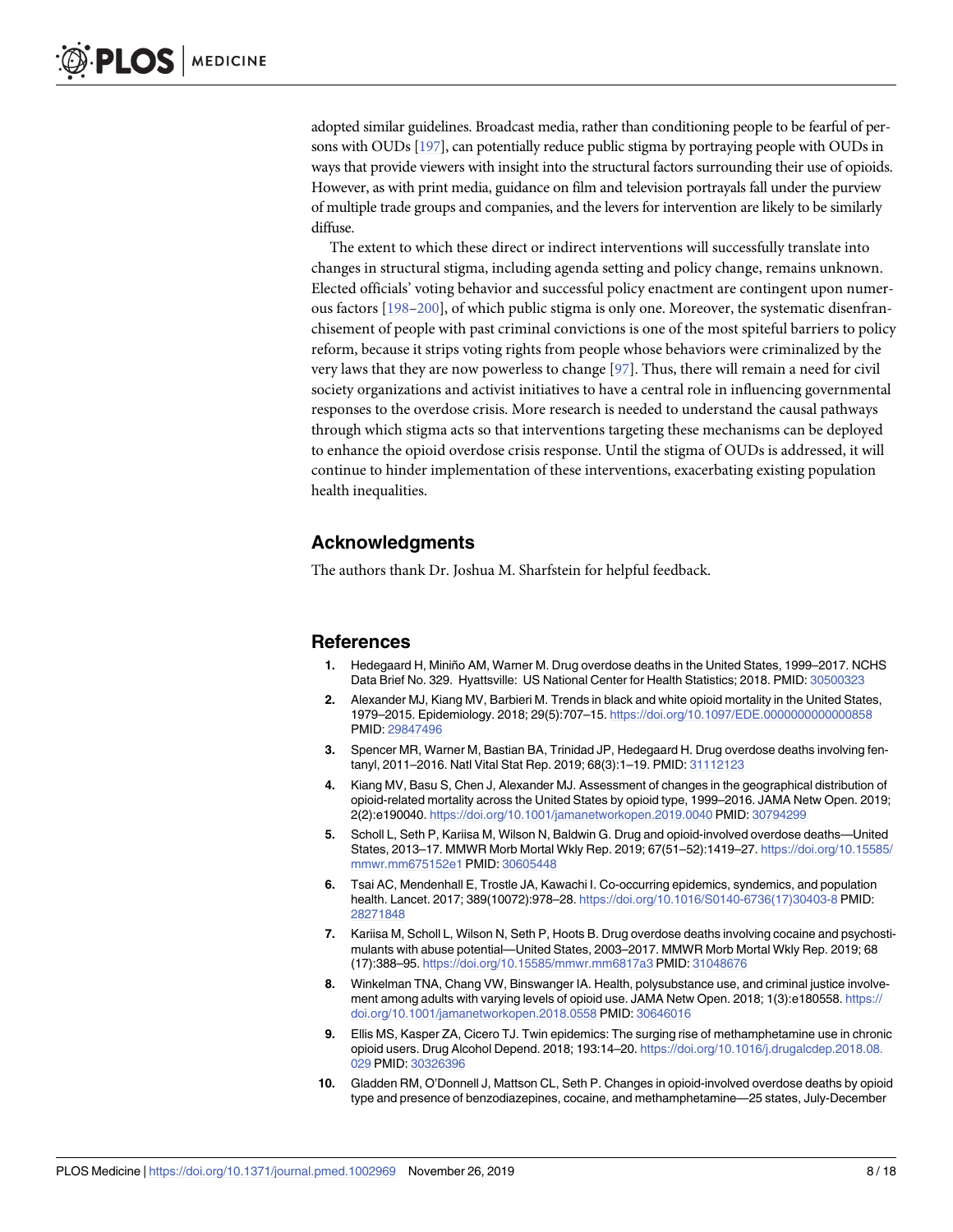2017 to January-June 2018. MMWR Morb Mortal Wkly Rep. 2019; 68(34):737–44. [https://doi.org/10.](https://doi.org/10.15585/mmwr.mm6834a2) [15585/mmwr.mm6834a2](https://doi.org/10.15585/mmwr.mm6834a2) PMID: [31465320](http://www.ncbi.nlm.nih.gov/pubmed/31465320)

- <span id="page-8-0"></span>**[11](#page-1-0).** Dasgupta N, Beletsky L, Ciccarone D. Opioid crisis: no easy fix to Its social and economic determinants. Am J Public Health. 2018; 108(2):182–6. <https://doi.org/10.2105/AJPH.2017.304187> PMID: [29267060](http://www.ncbi.nlm.nih.gov/pubmed/29267060)
- **12.** Ruhm CJ. Drivers of the fatal drug epidemic. J Health Econ. 2019; 64:25–42. [https://doi.org/10.1016/j.](https://doi.org/10.1016/j.jhealeco.2019.01.001) [jhealeco.2019.01.001](https://doi.org/10.1016/j.jhealeco.2019.01.001) PMID: [30784811](http://www.ncbi.nlm.nih.gov/pubmed/30784811)
- **13.** King NB, Fraser V, Boikos C, Richardson R, Harper S. Determinants of increased opioid-related mortality in the United States and Canada, 1990–2013: a systematic review. Am J Public Health. 2014; 104:e32–e42. <https://doi.org/10.2105/AJPH.2014.301966> PMID: [24922138](http://www.ncbi.nlm.nih.gov/pubmed/24922138)
- **14.** Venkataramani AS, Bair EF, O'Brien RL, Tsai AC. A difference-in-differences analysis of the association between automotive assembly plant closures and opioid overdose mortality in the United States. JAMA Intern Med 2020; 180(2):1–9. <https://doi.org/10.1001/jamainternmed.2019.5686>
- **[15](#page-5-0).** Baker DW. History of The Joint Commission's pain standards: lessons for today's prescription opioid epidemic. JAMA. 2017; 317(11):1117–8. <https://doi.org/10.1001/jama.2017.0935> PMID: [28241189](http://www.ncbi.nlm.nih.gov/pubmed/28241189)
- **16.** Ciccarone D. The triple wave epidemic: Supply and demand drivers of the US opioid overdose crisis. Int J Drug Policy. 2019 Sep; 71:183–188. <https://doi.org/10.1016/j.drugpo.2019.01.010> PMID: [30718120](http://www.ncbi.nlm.nih.gov/pubmed/30718120)
- **[17](#page-1-0).** Ballantyne JC, Sullivan MD. Intensity of chronic pain—the wrong metric? N Engl J Med. 2015; 373 (22):2098–9. <https://doi.org/10.1056/NEJMp1507136> PMID: [26605926](http://www.ncbi.nlm.nih.gov/pubmed/26605926)
- **[18](#page-1-0).** Acker CJ. Stigma or legitimation? A historical examination of the social potentials of addiction disease models. J Psychoactive Drugs. 1993; 25(3):193–205. [https://doi.org/10.1080/02791072.1993.](https://doi.org/10.1080/02791072.1993.10472271) [10472271](https://doi.org/10.1080/02791072.1993.10472271) PMID: [8258758](http://www.ncbi.nlm.nih.gov/pubmed/8258758)
- **[19](#page-1-0).** Gilmore N, Somerville MA. Stigmatization, scapegoating and discrimination in sexually transmitted diseases: overcoming 'them' and 'us'. Soc Sci Med. 1994; 39(9):1339–58. [https://doi.org/10.1016/0277-](https://doi.org/10.1016/0277-9536(94)90365-4) [9536\(94\)90365-4](https://doi.org/10.1016/0277-9536(94)90365-4) PMID: [7801170](http://www.ncbi.nlm.nih.gov/pubmed/7801170)
- **20.** Link BG, Phelan JC. Conceptualizing stigma. Annu Rev Sociol. 2001; 27(1):363–85. [https://doi.org/10.](https://doi.org/10.1146/annurev.soc.27.1.363) [1146/annurev.soc.27.1.363](https://doi.org/10.1146/annurev.soc.27.1.363)
- **[21](#page-1-0).** Goffman E. Stigma: notes on the management of spoiled identity. Englewood Cliffs: Prentice-Hall; 1963.
- **[22](#page-1-0).** Hatzenbuehler ML, Phelan JC, Link BG. Stigma as a fundamental cause of population health inequalities. Am J Public Health. 2013; 103(5):813–21. <https://doi.org/10.2105/AJPH.2012.301069> PMID: [23488505](http://www.ncbi.nlm.nih.gov/pubmed/23488505)
- **[23](#page-1-0).** Link BG, Phelan J. Social conditions as fundamental causes of disease. J Health Soc Behav. 1995; 35 (Extra Issue):80–94. PMID: [7560851](http://www.ncbi.nlm.nih.gov/pubmed/7560851)
- **[24](#page-2-0).** Corrigan PW, Watson AC. The paradox of self-stigma and mental illness. Clin Psychol Sci Pract. 2002; 9(1):35–53.
- **[25](#page-2-0).** Crisp AH, Gelder MG, Rix S, Meltzer HI, Rowlands OJ. Stigmatisation of people with mental illnesses. Br J Psychiatry. 2000; 177:4–7. <https://doi.org/10.1192/bjp.177.1.4> PMID: [10945080](http://www.ncbi.nlm.nih.gov/pubmed/10945080)
- **[26](#page-2-0).** Janulis P, Ferrari JR, Fowler P. Understanding public stigma toward substance dependence. J Appl Soc Psychol. 2013; 43:1065–72. <https://doi.org/10.1111/jasp.12070>
- **[27](#page-2-0).** Morone JA. Enemies of the people: the moral dimension to public health. J Health Politics Policy Law. 1997; 22(993–1020). <https://doi.org/10.1215/03616878-22-4-993> PMID: [9334916](http://www.ncbi.nlm.nih.gov/pubmed/9334916)
- **[28](#page-2-0).** Link BG. Understanding labeling effects in the area of mental disorders: an assessment of the effects of expectations of rejection. Am Sociol Rev. 1987; 52(1):96–112. <https://doi.org/10.2307/2095395>
- **[29](#page-2-0).** Link BG, Cullen FT, Struening E, Shrout PE. A modified labeling theory approach to mental disorders: an empirical assessment. Am Sociol Rev. 1989; 54(3):400–23. <https://doi.org/10.2307/2095613>
- **[30](#page-2-0).** Evans-Lacko S, Brohan E, Mojtabai R, Thornicroft G. Association between public views of mental illness and self-stigma among individuals with mental illness in 14 European countries. Psychol Med. 2012; 42(8):1741–52. <https://doi.org/10.1017/S0033291711002558> PMID: [22085422](http://www.ncbi.nlm.nih.gov/pubmed/22085422)
- **[31](#page-2-0).** Scambler G, Hopkins A. Being epileptic: coming to terms with stigma. Sociol Health Illn. 1986; 8 (1):26–43. <https://doi.org/10.1111/1467-9566.ep11346455>
- **[32](#page-2-0).** Link BG, Cullen FT, Frank J, Wozniak JF. The social rejection of former mental patients: understanding why labels matter. Am J Sociol. 1987; 92(6):1461–500. <https://doi.org/10.1086/228672>
- **[33](#page-2-0).** Reskin B. The race discrimination system. Annu Rev Sociol. 2012; 38(1):17–35. [https://doi.org/10.](https://doi.org/10.1146/annurev-soc-071811-145508) [1146/annurev-soc-071811-145508](https://doi.org/10.1146/annurev-soc-071811-145508)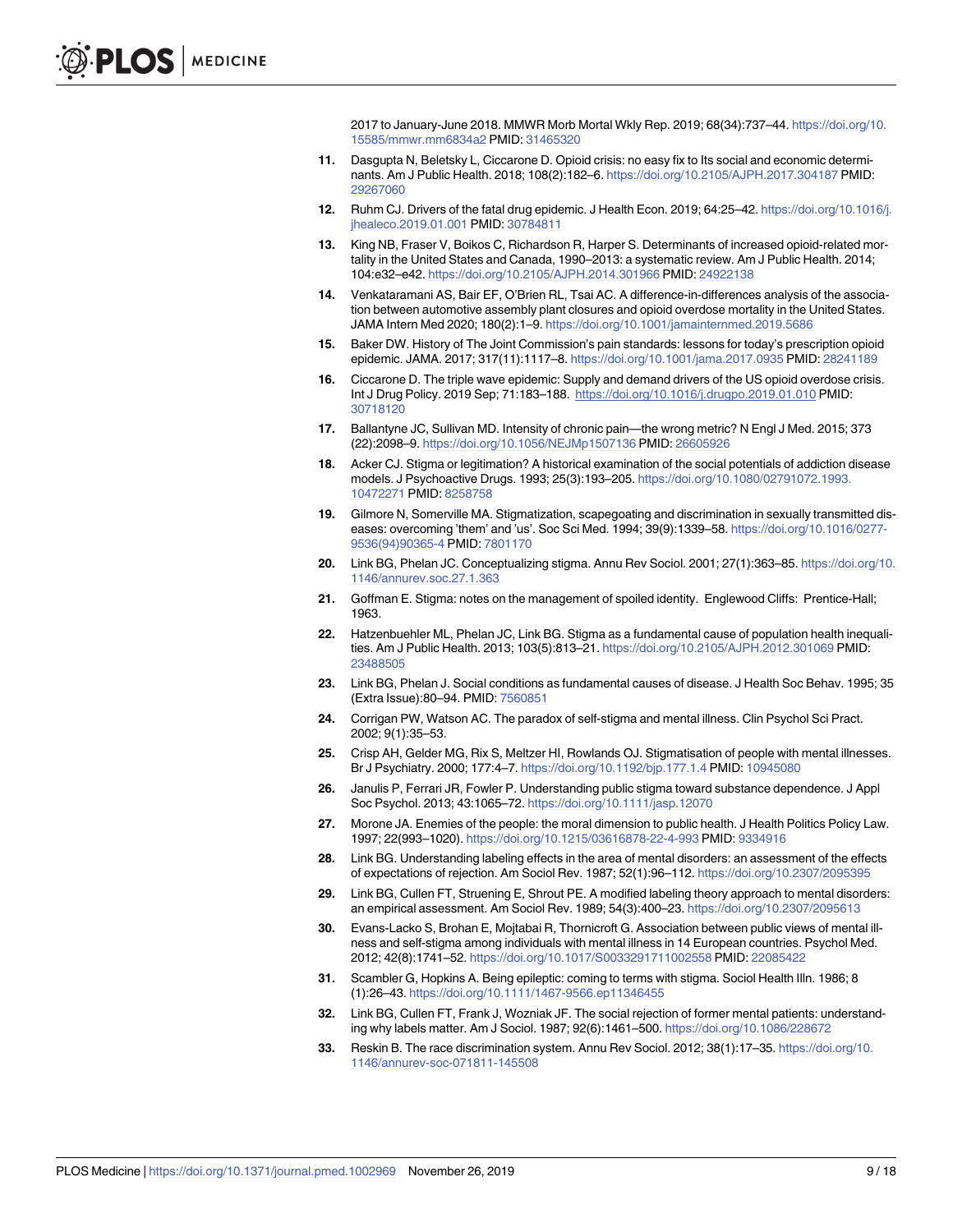- <span id="page-9-0"></span>**34.** Corrigan PW, Markowitz FE, Watson AC. Structural levels of mental illness stigma and discrimination. Schizophr Bull. 2004; 30(3):481–91. <https://doi.org/10.1093/oxfordjournals.schbul.a007096> PMID: [15631241](http://www.ncbi.nlm.nih.gov/pubmed/15631241)
- **35.** Jones CP. Levels of racism: a theoretic framework and a gardener's tale. Am J Public Health. 2000; 90 (8):1212–5. <https://doi.org/10.2105/ajph.90.8.1212> PMID: [10936998](http://www.ncbi.nlm.nih.gov/pubmed/10936998)
- **[36](#page-2-0).** Pescosolido BA, Martin JK, Lang A, Olafsdottir S. Rethinking theoretical approaches to stigma: a Framework Integrating Normative Influences on Stigma (FINIS). Soc Sci Med. 2008; 67(3):431–40. <https://doi.org/10.1016/j.socscimed.2008.03.018> PMID: [18436358](http://www.ncbi.nlm.nih.gov/pubmed/18436358)
- **[37](#page-1-0).** Pitt AL, Humphreys K, Brandeau ML. Modeling health benefits and harms of public policy responses to the US opioid epidemic. Am J Public Health. 2018; 108(10):1394–400. [https://doi.org/10.2105/AJPH.](https://doi.org/10.2105/AJPH.2018.304590) [2018.304590](https://doi.org/10.2105/AJPH.2018.304590) PMID: [30138057](http://www.ncbi.nlm.nih.gov/pubmed/30138057)
- **[38](#page-1-0).** Humphreys K, Pollack HA. How should the United States respond to the opioid addiction and overdose epidemic? In: Goldman HH, Frank RG, Morrissey JP, editors. The Palgrave handbook of American mental health policy. Cham: Palgrave Macmillan; 2020. p. 259–96. [https://doi.org/10.1007/978-3-](https://doi.org/10.1007/978-3-030-11908-9_10) [030-11908-9\\_10](https://doi.org/10.1007/978-3-030-11908-9_10)
- **[39](#page-2-0).** Barnett ML, Olenski AR, Jena AB. Opioid-prescribing patterns of emergency physicians and risk of long-term use. N Engl J Med. 2017; 376(7):663–73. <https://doi.org/10.1056/NEJMsa1610524> PMID: [28199807](http://www.ncbi.nlm.nih.gov/pubmed/28199807)
- **40.** Brat GA, Agniel D, Beam A, Yorkgitis B, Bicket M, Homer M, et al. Postsurgical prescriptions for opioid naive patients and association with overdose and misuse: retrospective cohort study. BMJ. 2018; 360: j5790. <https://doi.org/10.1136/bmj.j5790> PMID: [29343479](http://www.ncbi.nlm.nih.gov/pubmed/29343479)
- **[41](#page-2-0).** Schroeder AR, Dehghan M, Newman TB, Bentley JP, Park KT. Association of opioid prescriptions from dental clinicians for US adolescents and young adults with subsequent opioid use and abuse. JAMA Int Med. 2019; 179(2):145–52. <https://doi.org/10.1001/jamainternmed.2018.5419> PMID: [30508022](http://www.ncbi.nlm.nih.gov/pubmed/30508022)
- **[42](#page-2-0).** Cicero TJ, Ellis MS, Surratt HL, Kurtz SP. The changing face of heroin use in the United States: a retrospective analysis of the past 50 years. JAMA Psychiatry. 2014; 71(7):821–6. [https://doi.org/10.1001/](https://doi.org/10.1001/jamapsychiatry.2014.366) [jamapsychiatry.2014.366](https://doi.org/10.1001/jamapsychiatry.2014.366) PMID: [24871348](http://www.ncbi.nlm.nih.gov/pubmed/24871348)
- **[43](#page-2-0).** Nelson LS, Juurlink DN, Perrone J. Addressing the opioid epidemic. JAMA. 2015; 314(14):1453–4. <https://doi.org/10.1001/jama.2015.12397> PMID: [26461995](http://www.ncbi.nlm.nih.gov/pubmed/26461995)
- **[44](#page-2-0).** Davis CS, Carr D. Physician continuing education to reduce opioid misuse, abuse, and overdose: Many opportunities, few requirements. Drug Alcohol Depend. 2016; 163:100–7. [https://doi.org/10.](https://doi.org/10.1016/j.drugalcdep.2016.04.002) [1016/j.drugalcdep.2016.04.002](https://doi.org/10.1016/j.drugalcdep.2016.04.002) PMID: [27137406](http://www.ncbi.nlm.nih.gov/pubmed/27137406)
- **45.** Babu KM, Brent J, Juurlink DN. Prevention of opioid overdose. N Engl J Med. 2019; 380(23):2246–55. <https://doi.org/10.1056/NEJMra1807054> PMID: [31167053](http://www.ncbi.nlm.nih.gov/pubmed/31167053)
- **[46](#page-2-0).** Carey CM, Jena AB, Barnett ML. Patterns of potential opioid misuse and subsequent adverse outcomes in Medicare, 2008 to 2012. Ann Intern Med. 2018; 168(12):837–45. [https://doi.org/10.7326/](https://doi.org/10.7326/M17-3065) [M17-3065](https://doi.org/10.7326/M17-3065) PMID: [29800019](http://www.ncbi.nlm.nih.gov/pubmed/29800019)
- **[47](#page-2-0).** Guy GP Jr., Zhang K, Bohm MK, Losby J, Lewis B, Young R, et al. Vital Signs: changes in opioid prescribing in the United States, 2006–2015. MMWR Morb Mortal Wkly Rep. 2017; 66(26):697–704. <https://doi.org/10.15585/mmwr.mm6626a4> PMID: [28683056](http://www.ncbi.nlm.nih.gov/pubmed/28683056)
- **48.** Jones CM, Lurie PG, Throckmorton DC. Effect of US Drug Enforcement Administration's rescheduling of hydrocodone combination analgesic products on opioid analgesic prescribing. JAMA Int Med. 2016; 176(3):399–402. <https://doi.org/10.1001/jamainternmed.2015.7799> PMID: [26809459](http://www.ncbi.nlm.nih.gov/pubmed/26809459)
- **[49](#page-2-0).** Bohnert ASB, Guy GP Jr., Losby JL. Opioid prescribing in the United States before and after the Centers for Disease Control and Prevention's 2016 opioid guideline. Ann Intern Med. 2018; 169(6):367– 75. <https://doi.org/10.7326/M18-1243> PMID: [30167651](http://www.ncbi.nlm.nih.gov/pubmed/30167651)
- **[50](#page-2-0).** Zhu W, Chernew ME, Sherry TB, Maestas N. Initial opioid prescriptions among U.S. commercially insured patients, 2012–2017. N Engl J Med. 2019; 380(11):1043–52. [https://doi.org/10.1056/](https://doi.org/10.1056/NEJMsa1807069) [NEJMsa1807069](https://doi.org/10.1056/NEJMsa1807069) PMID: [30865798](http://www.ncbi.nlm.nih.gov/pubmed/30865798)
- **[51](#page-2-0).** Kertesz SG, Gordon AJ. A crisis of opioids and the limits of prescription control: United States. Addiction. 2019; 114(1):169–80. <https://doi.org/10.1111/add.14394> PMID: [30039595](http://www.ncbi.nlm.nih.gov/pubmed/30039595)
- **[52](#page-2-0).** Chen Q, Larochelle MR, Weaver DT, Lietz AP, Mueller PP, Mercaldo S, et al. Prevention of prescription opioid misuse and projected overdose deaths in the United States. JAMA Netw Open. 2019; 2(2): e187621. <https://doi.org/10.1001/jamanetworkopen.2018.7621> PMID: [30707224](http://www.ncbi.nlm.nih.gov/pubmed/30707224)
- **[53](#page-2-0).** Kampman K, Jarvis M. American Society of Addiction Medicine (ASAM) national practice guideline for the use of medications in the treatment of addiction involving opioid use. J Addict Med. 2015; 9 (5):358–67. <https://doi.org/10.1097/ADM.0000000000000166> PMID: [26406300](http://www.ncbi.nlm.nih.gov/pubmed/26406300)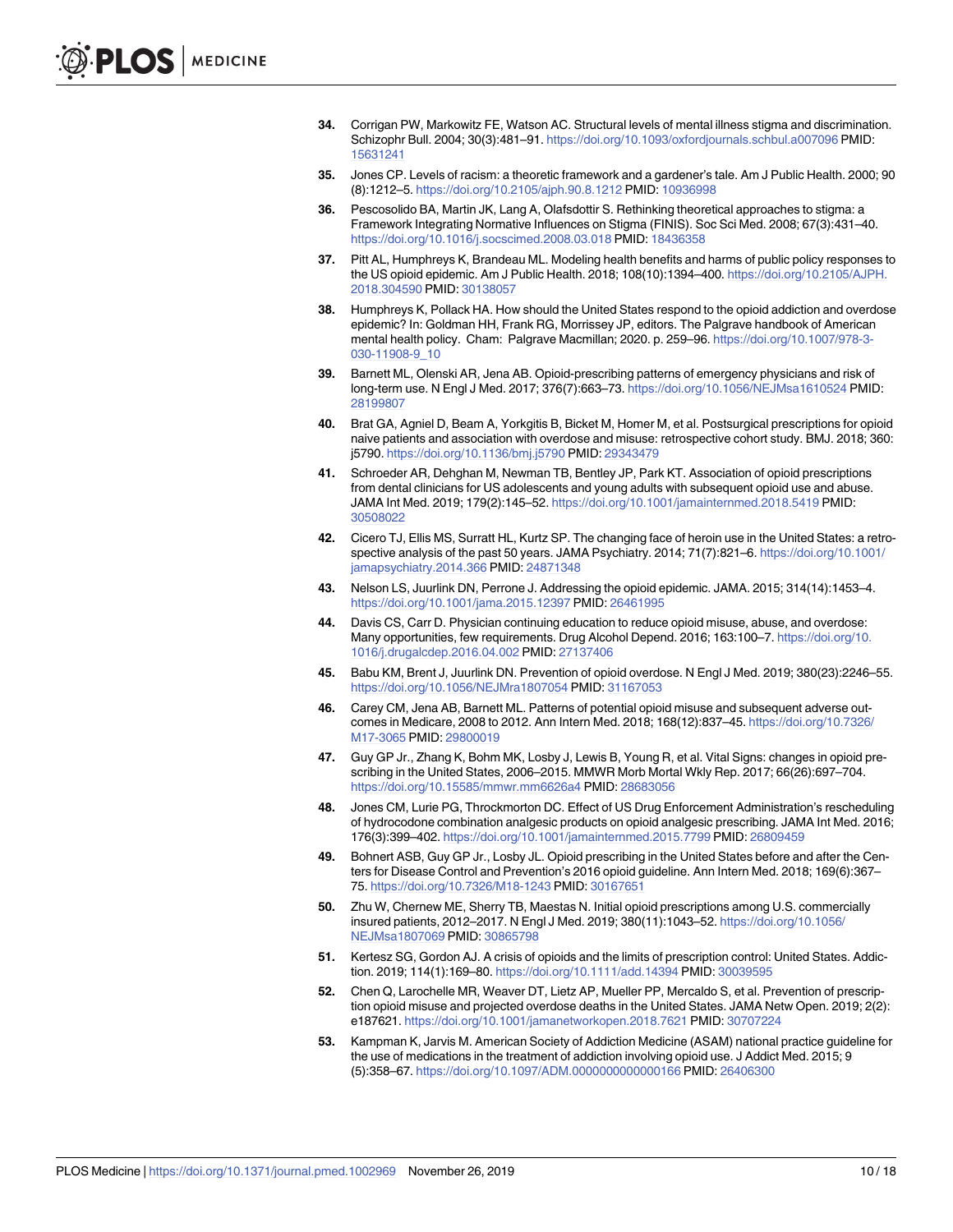- <span id="page-10-0"></span>**[54](#page-3-0).** Dugosh K, Abraham A, Seymour B, McLoyd K, Chalk M, Festinger D. A systematic review on the use of psychosocial interventions in conjunction with medications for the treatment of opioid addiction. J Addict Med. 2016; 10(2):93–103. <https://doi.org/10.1097/ADM.0000000000000193> PMID: [26808307](http://www.ncbi.nlm.nih.gov/pubmed/26808307)
- **[55](#page-3-0).** Larochelle MR, Bernson D, Land T, Stopka TJ, Wang N, Xuan Z, et al. Medication for opioid use disorder after nonfatal opioid overdose and association with mortality: a cohort study. Ann Intern Med. 2018; 169(3):137–45. <https://doi.org/10.7326/M17-3107> PMID: [29913516](http://www.ncbi.nlm.nih.gov/pubmed/29913516)
- **[56](#page-3-0).** Frazier W, Cochran G, Lo-Ciganic WH, Gellad WF, Gordon AJ, Chang CH, et al. Medication-assisted treatment and opioid use before and after overdose in Pennsylvania Medicaid. JAMA. 2017; 318 (8):750–2. <https://doi.org/10.1001/jama.2017.7818> PMID: [28829862](http://www.ncbi.nlm.nih.gov/pubmed/28829862)
- **[57](#page-3-0).** Sordo L, Barrio G, Bravo MJ, Indave BI, Degenhardt L, Wiessing L, et al. Mortality risk during and after opioid substitution treatment: systematic review and meta-analysis of cohort studies. BMJ. 2017; 357: j1550. <https://doi.org/10.1136/bmj.j1550> PMID: [28446428](http://www.ncbi.nlm.nih.gov/pubmed/28446428)
- **[58](#page-3-0).** Lurie P, Reingold AL, Bowser B, Chen D, Foley J, Guydish J, et al. The public health impact of needle exchange programs in the United States and abroad, vol. 1. San Francisco: Regents of the University of California, 1993. <https://stacks.cdc.gov/view/cdc/11203>
- **59.** Des Jarlais DC, Friedman SR, Hopkins W. Risk reduction for the acquired immunodeficiency syndrome among intravenous drug users. Ann Intern Med. 1985; 103(5):755–9. [https://doi.org/10.7326/](https://doi.org/10.7326/0003-4819-103-5-755) [0003-4819-103-5-755](https://doi.org/10.7326/0003-4819-103-5-755) PMID: [4051350](http://www.ncbi.nlm.nih.gov/pubmed/4051350)
- **[60](#page-3-0).** Vlahov D, Des Jarlais DC, Goosby E, Hollinger PC, Lurie PG, Shriver MD, et al. Needle exchange programs for the prevention of human immunodeficiency virus infection: epidemiology and policy. Am J Epidemiol. 2001; 154(12 Suppl):S70–7. <https://doi.org/10.1093/aje/154.12.s70> PMID: [11744532](http://www.ncbi.nlm.nih.gov/pubmed/11744532)
- **[61](#page-3-0).** Marshall BD, Milloy MJ, Wood E, Montaner JS, Kerr T. Reduction in overdose mortality after the opening of North America's first medically supervised safer injecting facility: a retrospective populationbased study. Lancet. 2011; 377(9775):1429–37. [https://doi.org/10.1016/S0140-6736\(10\)62353-7](https://doi.org/10.1016/S0140-6736(10)62353-7) PMID: [21497898](http://www.ncbi.nlm.nih.gov/pubmed/21497898)
- **[62](#page-3-0).** Oviedo-Joekes E, Brissette S, Marsh DC, Lauzon P, Guh D, Anis A, et al. Diacetylmorphine versus methadone for the treatment of opioid addiction. N Engl J Med. 2009; 361(8):777–86. [https://doi.org/](https://doi.org/10.1056/NEJMoa0810635) [10.1056/NEJMoa0810635](https://doi.org/10.1056/NEJMoa0810635) PMID: [19692689](http://www.ncbi.nlm.nih.gov/pubmed/19692689)
- **[63](#page-3-0).** Abouk R, Pacula RL, Powell D. Association between state laws facilitating pharmacy distribution of naloxone and risk of fatal overdose. JAMA Int Med. 2019; 179(6):805–11. [https://doi.org/10.1001/](https://doi.org/10.1001/jamainternmed.2019.0272) [jamainternmed.2019.0272](https://doi.org/10.1001/jamainternmed.2019.0272) PMID: [31058922](http://www.ncbi.nlm.nih.gov/pubmed/31058922)
- **64.** Walley AY, Xuan Z, Hackman HH, Quinn E, Doe-Simkins M, Sorensen-Alawad A, et al. Opioid overdose rates and implementation of overdose education and nasal naloxone distribution in Massachusetts: interrupted time series analysis. BMJ. 2013; 346:f174. <https://doi.org/10.1136/bmj.f174> PMID: [23372174](http://www.ncbi.nlm.nih.gov/pubmed/23372174)
- **[65](#page-3-0).** Irvine MA, Buxton JA, Otterstatter M, Balshaw R, Gustafson R, Tyndall M, et al. Distribution of takehome opioid antagonist kits during a synthetic opioid epidemic in British Columbia, Canada: a modelling study. Lancet Public Health. 2018; 3(5):e218–e25. [https://doi.org/10.1016/S2468-2667\(18\)30044-](https://doi.org/10.1016/S2468-2667(18)30044-6) [6](https://doi.org/10.1016/S2468-2667(18)30044-6) PMID: [29678561](http://www.ncbi.nlm.nih.gov/pubmed/29678561)
- **[66](#page-3-0).** Szalavitz M. No one should have to prove their worth to get medical care, regardless of addiction or pain. Narrat Inq Bioeth. 2018; 8(3):233–7. <https://doi.org/10.1353/nib.2018.0072> PMID: [30595590](http://www.ncbi.nlm.nih.gov/pubmed/30595590)
- **[67](#page-3-0).** Lagisetty PA, Healy N, Garpestad C, Jannausch M, Tipirneni R, Bohnert ASB. Access to primary care clinics for patients with chronic pain receiving opioids. JAMA Netw Open. 2019; 2(7):e196928. [https://](https://doi.org/10.1001/jamanetworkopen.2019.6928) [doi.org/10.1001/jamanetworkopen.2019.6928](https://doi.org/10.1001/jamanetworkopen.2019.6928) PMID: [31298712](http://www.ncbi.nlm.nih.gov/pubmed/31298712)
- **[68](#page-3-0).** Kennedy-Hendricks A, Busch SH, McGinty EE, Bachhuber MA, Niederdeppe J, Gollust SE, et al. Primary care physicians' perspectives on the prescription opioid epidemic. Drug Alcohol Depend. 2016; 165:61–70. <https://doi.org/10.1016/j.drugalcdep.2016.05.010> PMID: [27261154](http://www.ncbi.nlm.nih.gov/pubmed/27261154)
- **[69](#page-3-0).** van Boekel LC, Brouwers EP, van Weeghel J, Garretsen HF. Stigma among health professionals towards patients with substance use disorders and its consequences for healthcare delivery: systematic review. Drug Alcohol Depend. 2013; 131(1–2):23–35. [https://doi.org/10.1016/j.drugalcdep.2013.](https://doi.org/10.1016/j.drugalcdep.2013.02.018) [02.018](https://doi.org/10.1016/j.drugalcdep.2013.02.018) PMID: [23490450](http://www.ncbi.nlm.nih.gov/pubmed/23490450)
- **[70](#page-3-0).** Allen B, Harocopos A, Chernick R. Substance use stigma, primary care, and the New York State Prescription Drug Monitoring Program. Behav Med. Epub 2019 Feb 6. [https://doi.org/10.1080/08964289.](https://doi.org/10.1080/08964289.2018.1555129) [2018.1555129](https://doi.org/10.1080/08964289.2018.1555129) PMID: [30726167](http://www.ncbi.nlm.nih.gov/pubmed/30726167)
- **[71](#page-3-0).** Biancarelli DL, Biello KB, Childs E, Drainoni M, Salhaney P, Edeza A, et al. Strategies used by people who inject drugs to avoid stigma in healthcare settings. Drug Alcohol Depend. 2019; 198:80–6. [https://](https://doi.org/10.1016/j.drugalcdep.2019.01.037) [doi.org/10.1016/j.drugalcdep.2019.01.037](https://doi.org/10.1016/j.drugalcdep.2019.01.037) PMID: [30884432](http://www.ncbi.nlm.nih.gov/pubmed/30884432)
- **[72](#page-3-0).** Dowell D, Haegerich T, Chou R. No shortcuts to safer opioid prescribing. N Engl J Med. 2019. [https://](https://doi.org/10.1056/NEJMp1904190) [doi.org/10.1056/NEJMp1904190](https://doi.org/10.1056/NEJMp1904190)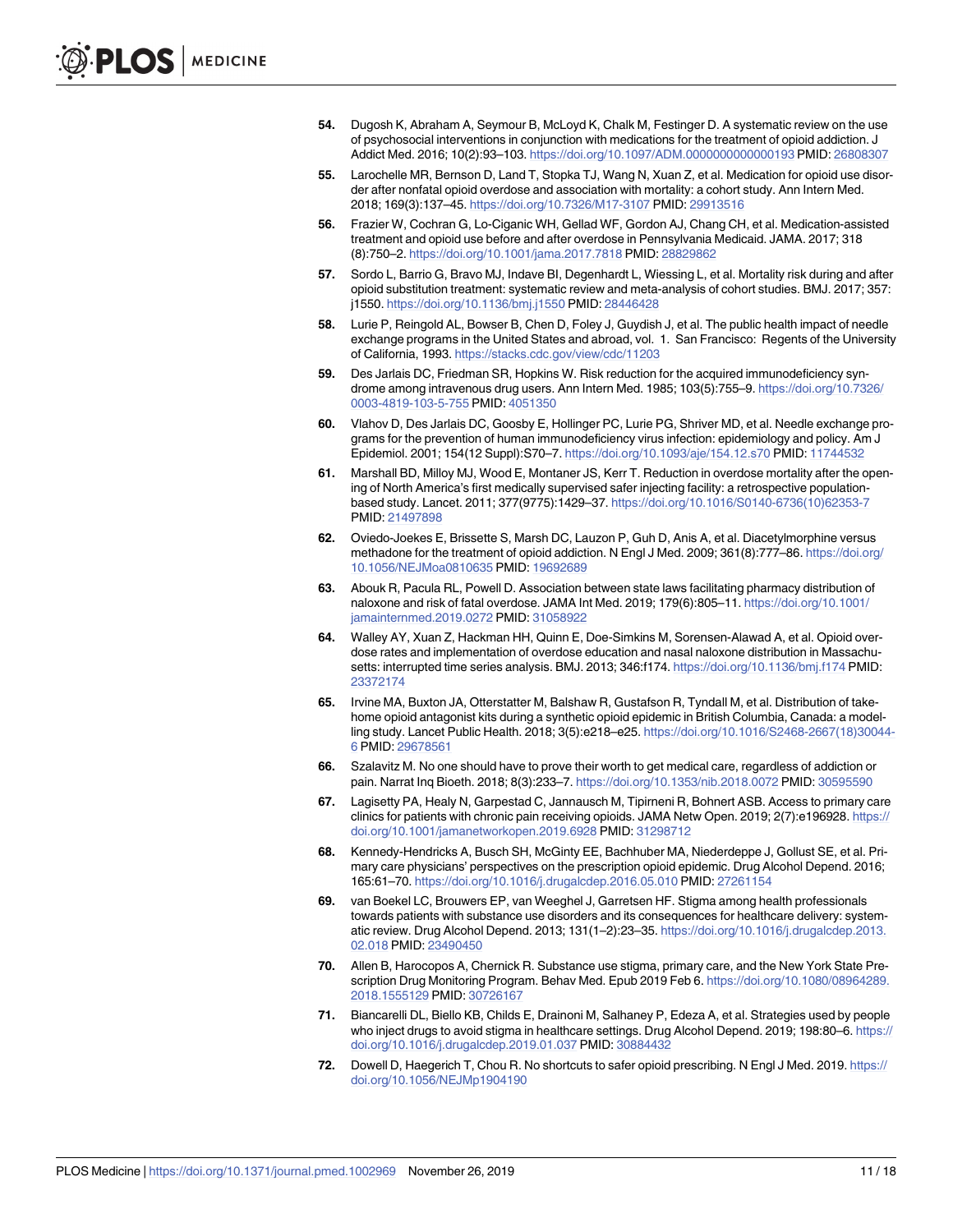- <span id="page-11-0"></span>**[73](#page-3-0).** Kroenke K, Alford DP, Argoff C, Canlas B, Covington E, Frank JW, et al. Challenges with implementing the Centers for Disease Control and Prevention opioid Guideline: a consensus panel report. Pain Med. 2019; 20(4):724–35. <https://doi.org/10.1093/pm/pny307> PMID: [30690556](http://www.ncbi.nlm.nih.gov/pubmed/30690556)
- **74.** Darnall BD, Juurlink D, Kerns RD, Mackey S, Van Dorsten B, Humphreys K, et al. International stakeholder community of pain experts and leaders call for an urgent action on forced opioid tapering. Pain Med. 2019; 20(3):429–33. <https://doi.org/10.1093/pm/pny228> PMID: [30496540](http://www.ncbi.nlm.nih.gov/pubmed/30496540)
- **75.** Kertesz SG. Turning the tide or riptide? The changing opioid epidemic. Subst Abus. 2017; 38(1):3–8. <https://doi.org/10.1080/08897077.2016.1261070> PMID: [27858590](http://www.ncbi.nlm.nih.gov/pubmed/27858590)
- **76.** Mark TL, Parish W. Opioid medication discontinuation and risk of adverse opioid-related health care events. J Subst Abuse Treat. 2019; 103(1):58–63. <https://doi.org/10.1016/j.jsat.2019.05.001> PMID: [31079950](http://www.ncbi.nlm.nih.gov/pubmed/31079950)
- **77.** Manhapra A, Arias AJ, Ballantyne JC. The conundrum of opioid tapering in long-term opioid therapy for chronic pain: a commentary. Subst Abus. 2018; 39(2):152–61. [https://doi.org/10.1080/08897077.](https://doi.org/10.1080/08897077.2017.1381663) [2017.1381663](https://doi.org/10.1080/08897077.2017.1381663) PMID: [28929914](http://www.ncbi.nlm.nih.gov/pubmed/28929914)
- **[78](#page-3-0).** Lawrence M. How the CDC guidelines killed my husband. Narrat Inq Bioeth. 2018; 8(3):219–22. <https://doi.org/10.1353/nib.2018.0069> PMID: [30595587](http://www.ncbi.nlm.nih.gov/pubmed/30595587)
- **[79](#page-3-0).** Latkin CA, Gicquelais RE, Clyde C, Dayton L, Davey-Rothwell M, German D, et al. Stigma and drug use settings as correlates of self-reported, non-fatal overdose among people who use drugs in Baltimore, Maryland. Int J Drug Policy. 2019; 68:86–92. <https://doi.org/10.1016/j.drugpo.2019.03.012> PMID: [31026734](http://www.ncbi.nlm.nih.gov/pubmed/31026734)
- **[80](#page-3-0).** Fiscella K, Wakeman SE, Beletsky L. Buprenorphine deregulation and mainstreaming treatment for opioid use disorder: X the X waiver. JAMA Psychiatry. 2019; 76(3):229–30. [https://doi.org/10.1001/](https://doi.org/10.1001/jamapsychiatry.2018.3685) [jamapsychiatry.2018.3685](https://doi.org/10.1001/jamapsychiatry.2018.3685) PMID: [30586140](http://www.ncbi.nlm.nih.gov/pubmed/30586140)
- **[81](#page-3-0).** Stein BD, Sorbero M, Dick AW, Pacula RL, Burns RM, Gordon AJ. Physician capacity to treat opioid use disorder with buprenorphine-assisted treatment. JAMA. 2016; 316(11):1211–2. [https://doi.org/10.](https://doi.org/10.1001/jama.2016.10542) [1001/jama.2016.10542](https://doi.org/10.1001/jama.2016.10542) PMID: [27654608](http://www.ncbi.nlm.nih.gov/pubmed/27654608)
- **82.** Sigmon SC. The untapped potential of office-based buprenorphine treatment. JAMA Psychiatry. 2015; 72(4):395–6. <https://doi.org/10.1001/jamapsychiatry.2014.2421> PMID: [25671806](http://www.ncbi.nlm.nih.gov/pubmed/25671806)
- **[83](#page-3-0).** Thomas CP, Doyle E, Kreiner PW, Jones CM, Dubenitz J, Horan A, et al. Prescribing patterns of buprenorphine waivered physicians. Drug Alcohol Depend. 2017; 181:213–8. [https://doi.org/10.1016/](https://doi.org/10.1016/j.drugalcdep.2017.10.002) [j.drugalcdep.2017.10.002](https://doi.org/10.1016/j.drugalcdep.2017.10.002) PMID: [29096292](http://www.ncbi.nlm.nih.gov/pubmed/29096292)
- **[84](#page-3-0).** Huhn AS, Dunn KE. Why aren't physicians prescribing more buprenorphine? J Subst Abuse Treat. 2017; 78:1–7. <https://doi.org/10.1016/j.jsat.2017.04.005> PMID: [28554597](http://www.ncbi.nlm.nih.gov/pubmed/28554597)
- **[85](#page-3-0).** Haffajee RL, Bohnert ASB, Lagisetty PA. Policy pathways to address provider workforce barriers to buprenorphine treatment. Am J Prev Med. 2018; 54(6 Suppl 3):S230–S42. [https://doi.org/10.1016/j.](https://doi.org/10.1016/j.amepre.2017.12.022) [amepre.2017.12.022](https://doi.org/10.1016/j.amepre.2017.12.022) PMID: [29779547](http://www.ncbi.nlm.nih.gov/pubmed/29779547)
- **[86](#page-3-0).** McMurphy S, Shea J, Switzer J, Turner BJ. Clinic-based treatment for opioid dependence: a qualitative inquiry. Am J Health Behav. 2006; 30(5):544–54. <https://doi.org/10.5555/ajhb.2006.30.5.544> PMID: [16893317](http://www.ncbi.nlm.nih.gov/pubmed/16893317)
- **[87](#page-3-0).** Dineen KK, DuBois JM. Between a rock and a hard place: can physicians prescribe opioids to treat pain adequately while avoiding legal sanction? Am J Law Med. 2016; 42(1):7–52. [https://doi.org/10.](https://doi.org/10.1177/0098858816644712) [1177/0098858816644712](https://doi.org/10.1177/0098858816644712) PMID: [27263262](http://www.ncbi.nlm.nih.gov/pubmed/27263262)
- **[88](#page-3-0).** Madden EF. Intervention stigma: How medication-assisted treatment marginalizes patients and providers. Soc Sci Med. 2019; 232:324–31. <https://doi.org/10.1016/j.socscimed.2019.05.027> PMID: [31125801](http://www.ncbi.nlm.nih.gov/pubmed/31125801)
- **[89](#page-3-0).** Green TC, Case P, Fiske H, Baird J, Cabral S, Burstein D, et al. Perpetuating stigma or reducing risk? Perspectives from naloxone consumers and pharmacists on pharmacy-based naloxone in 2 states. J Am Pharm Assoc (2003). 2017; 57(2S):S19-S27.e4. <https://doi.org/10.1016/j.japh.2017.01.013> PMID: [28214219](http://www.ncbi.nlm.nih.gov/pubmed/28214219)
- **[90](#page-3-0).** Binswanger IA, Koester S, Mueller SR, Gardner EM, Goddard K, Glanz JM. Overdose education and naloxone for patients prescribed opioids in primary care: a qualitative study of primary care staff. J Gen Intern Med. 2015; 30(12):1837–44. <https://doi.org/10.1007/s11606-015-3394-3> PMID: [26055224](http://www.ncbi.nlm.nih.gov/pubmed/26055224)
- **91.** Green TC, Bowman SE, Zaller ND, Ray M, Case P, Heimer R. Barriers to medical provider support for prescription naloxone as overdose antidote for lay responders. Subst Use Misuse. 2013; 48(7):558– 67. <https://doi.org/10.3109/10826084.2013.787099> PMID: [23647168](http://www.ncbi.nlm.nih.gov/pubmed/23647168)
- **[92](#page-3-0).** Bazazi AR, Zaller ND, Fu JJ, Rich JD. Preventing opiate overdose deaths: examining objections to take-home naloxone. J Health Care Poor Underserved. 2010; 21(4):1108–13. [https://doi.org/10.1353/](https://doi.org/10.1353/hpu.2010.0935) [hpu.2010.0935](https://doi.org/10.1353/hpu.2010.0935) PMID: [21099064](http://www.ncbi.nlm.nih.gov/pubmed/21099064)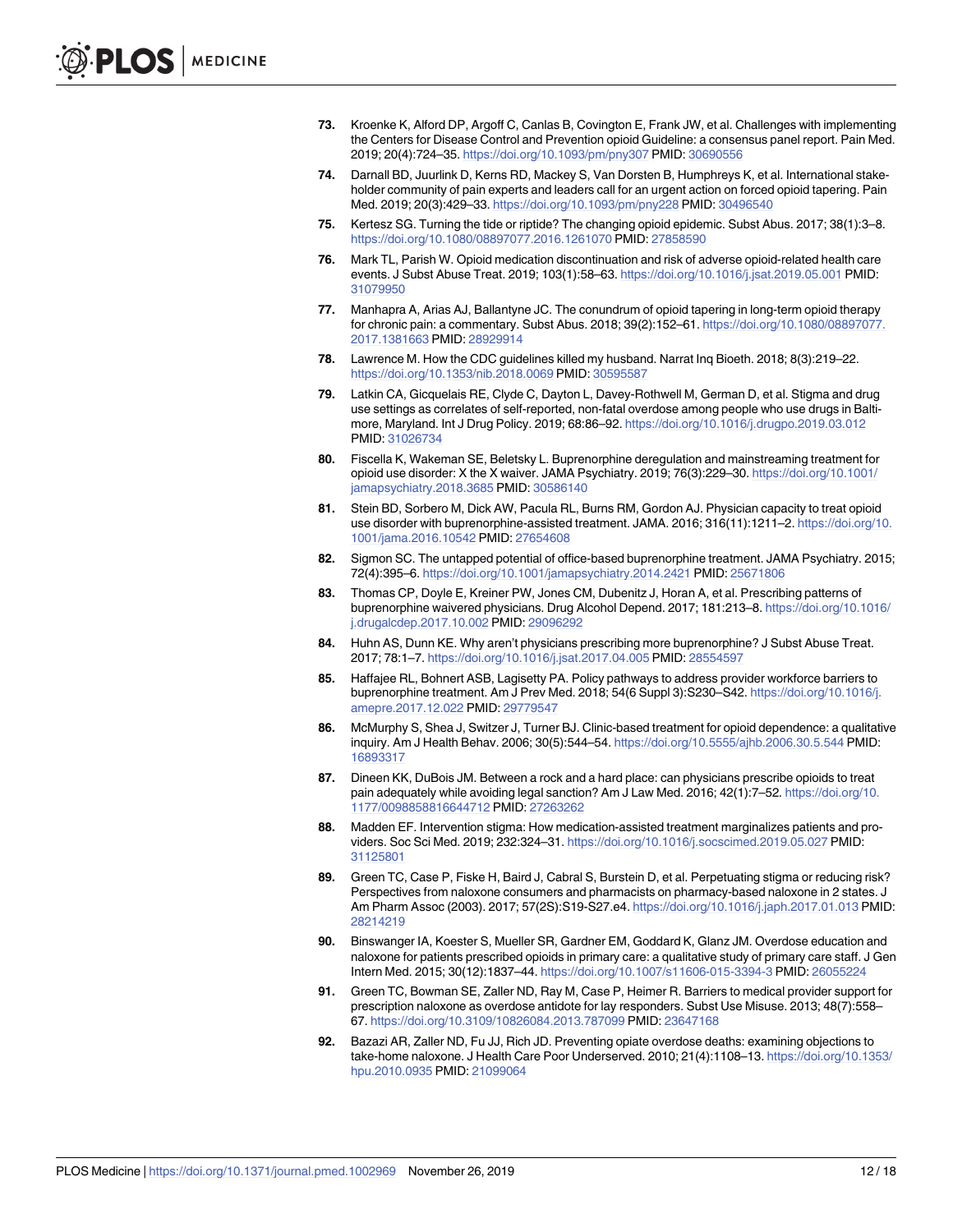- <span id="page-12-0"></span>**[93](#page-3-0).** Okoro ON, Bastianelli KM, Wen YF, Bilden EF, Konowalchuk BK, Schneiderhan ME. Awareness of state legislation on naloxone accessibility associated with willingness to prescribe naloxone. Subst Abus. 2018; 39(1):14–20. <https://doi.org/10.1080/08897077.2017.1356787> PMID: [28727957](http://www.ncbi.nlm.nih.gov/pubmed/28727957)
- **[94](#page-3-0).** Davis C, Carr D. State legal innovations to encourage naloxone dispensing. J Am Pharm Assoc (2003). 2017; 57(2S):S180–S4. <https://doi.org/10.1016/j.japh.2016.11.007> PMID: [28073688](http://www.ncbi.nlm.nih.gov/pubmed/28073688)
- **[95](#page-3-0).** Davis CS, Carr D. Legal changes to increase access to naloxone for opioid overdose reversal in the United States. Drug Alcohol Depend. 2015; 157:112–20. [https://doi.org/10.1016/j.drugalcdep.2015.](https://doi.org/10.1016/j.drugalcdep.2015.10.013) [10.013](https://doi.org/10.1016/j.drugalcdep.2015.10.013) PMID: [26507172](http://www.ncbi.nlm.nih.gov/pubmed/26507172)
- **[96](#page-3-0).** Koester S, Mueller SR, Raville L, Langegger S, Binswanger IA. Why are some people who have received overdose education and naloxone reticent to call Emergency Medical Services in the event of overdose? Int J Drug Policy. 2017; 48:115–24. <https://doi.org/10.1016/j.drugpo.2017.06.008> PMID: [28734745](http://www.ncbi.nlm.nih.gov/pubmed/28734745)
- **[97](#page-3-0).** Beletsky L. America's favorite antidote: drug-induced homicide in the age of the overdose crisis. Utah Law Rev. 2019; 2019(4):833–90. <https://dc.law.utah.edu/ulr/vol2019/iss4/4/>
- **[98](#page-4-0).** Mark TL, Lubran R, McCance-Katz EF, Chalk M, Richardson J. Medicaid coverage of medications to treat alcohol and opioid dependence. J Subst Abuse Treat. 2015; 55:1–5. [https://doi.org/10.1016/j.](https://doi.org/10.1016/j.jsat.2015.04.009) [jsat.2015.04.009](https://doi.org/10.1016/j.jsat.2015.04.009) PMID: [25921475](http://www.ncbi.nlm.nih.gov/pubmed/25921475)
- **[99](#page-4-0).** Andrews CM, Abraham AJ, Grogan CM, Westlake MA, Pollack HA, Friedmann PD. Impact of Medicaid restrictions on availability of buprenorphine in addiction treatment programs. Am J Public Health. 2019; 109(3):434–6. <https://doi.org/10.2105/AJPH.2018.304856> PMID: [30676789](http://www.ncbi.nlm.nih.gov/pubmed/30676789)
- **100.** Clark RE, Baxter JD. Responses of state Medicaid programs to buprenorphine diversion: doing more harm than good? JAMA Int Med. 2013; 173(17):1571–2. [https://doi.org/10.1001/jamainternmed.2013.](https://doi.org/10.1001/jamainternmed.2013.9059) [9059](https://doi.org/10.1001/jamainternmed.2013.9059) PMID: [23877740](http://www.ncbi.nlm.nih.gov/pubmed/23877740)
- **101.** Kermack A, Flannery M, Tofighi B, McNeely J, Lee JD. Buprenorphine prescribing practice trends and attitudes among New York providers. J Subst Abuse Treat. 2017; 74:1–6. [https://doi.org/10.1016/j.](https://doi.org/10.1016/j.jsat.2016.10.005) [jsat.2016.10.005](https://doi.org/10.1016/j.jsat.2016.10.005) PMID: [28132694](http://www.ncbi.nlm.nih.gov/pubmed/28132694)
- **[102](#page-4-0).** Burns RM, Pacula RL, Bauhoff S, Gordon AJ, Hendrikson H, Leslie DL, et al. Policies related to opioid agonist therapy for opioid use disorders: The evolution of state policies from 2004 to 2013. Subst Abus. 2016; 37(1):63–9. <https://doi.org/10.1080/08897077.2015.1080208> PMID: [26566761](http://www.ncbi.nlm.nih.gov/pubmed/26566761)
- **[103](#page-4-0).** Beetham T, Saloner B, Wakeman SE, Gaye M, Barnett ML. Access to office-based buprenorphine treatment in areas with high rates of opioid-related mortality: an audit study. Ann Intern Med. 2019; 171(1):1–9. <https://doi.org/10.7326/M18-3457> PMID: [31158849](http://www.ncbi.nlm.nih.gov/pubmed/31158849)
- **104.** Parran TV, Muller JZ, Chernyak E, Adelman C, Delos Reyes CM, Rowland D, et al. Access to and payment for office-based buprenorphine treatment in Ohio. Subst Abuse. 2017; 11:1178221817699247. <https://doi.org/10.1177/1178221817699247> PMID: [28642642](http://www.ncbi.nlm.nih.gov/pubmed/28642642)
- **[105](#page-4-0).** Rees J, Garcia G. Clinic payment options as a barrier to accessing medication-assisted treatment for opioid use in Albuquerque, New Mexico. Addict Disord Their Treat. 2019; 18(4):246–248 [https://doi.](https://doi.org/10.1097/ADT.0000000000000175) [org/10.1097/ADT.0000000000000175](https://doi.org/10.1097/ADT.0000000000000175)
- **[106](#page-4-0).** Meinhofer A, Witman AE. The role of health insurance on treatment for opioid use disorders: Evidence from the Affordable Care Act Medicaid expansion. J Health Econ. 2018; 60:177–97. [https://doi.org/10.](https://doi.org/10.1016/j.jhealeco.2018.06.004) [1016/j.jhealeco.2018.06.004](https://doi.org/10.1016/j.jhealeco.2018.06.004) PMID: [29990675](http://www.ncbi.nlm.nih.gov/pubmed/29990675)
- **[107](#page-4-0).** Abraham AJ, Andrews CM, Grogan CM, D'Aunno T, Humphreys KN, Pollack HA, et al. The Affordable Care Act transformation of substance use disorder treatment. Am J Public Health. 2017; 107(1):31–2. <https://doi.org/10.2105/AJPH.2016.303558> PMID: [27925819](http://www.ncbi.nlm.nih.gov/pubmed/27925819)
- **[108](#page-4-0).** Wen LS, Behrle EB, Tsai AC. Evaluating the impact of Affordable Care Act repeal on America's opioid epidemic. PLoS Med. 2017; 14(8):e1002380. <https://doi.org/10.1371/journal.pmed.1002380> PMID: [28850576](http://www.ncbi.nlm.nih.gov/pubmed/28850576)
- **[109](#page-4-0).** Bernstein SE, Bennett D. Zoned Out: "NIMBYism", addiction services and municipal governance in British Columbia. Int J Drug Policy. 2013; 24(6):e61–5. <https://doi.org/10.1016/j.drugpo.2013.04.001> PMID: [23680227](http://www.ncbi.nlm.nih.gov/pubmed/23680227)
- **[110](#page-4-0).** Strike C, Miskovic M. Zoning out methadone and rising opioid-related deaths in Ontario: Reforms and municipal government actions. Can J Public Health. 2017; 108(2):e205–e7. [https://doi.org/10.17269/](https://doi.org/10.17269/cjph.108.5858) [cjph.108.5858](https://doi.org/10.17269/cjph.108.5858) PMID: [28621658](http://www.ncbi.nlm.nih.gov/pubmed/28621658)
- **[111](#page-4-0).** Amiri S, Lutz R, Socias ME, McDonell MG, Roll JM, Amram O. Increased distance was associated with lower daily attendance to an opioid treatment program in Spokane County Washington. J Subst Abuse Treat. 2018; 93:26–30. <https://doi.org/10.1016/j.jsat.2018.07.006> PMID: [30126538](http://www.ncbi.nlm.nih.gov/pubmed/30126538)
- **[112](#page-4-0).** Joudrey PJ, Edelman EJ, Wang EA. Drive times to opioid treatment programs in urban and rural counties in 5 US states. JAMA. 2019; 322(13):1310–2. <https://doi.org/10.1001/jama.2019.12562> PMID: [31573628](http://www.ncbi.nlm.nih.gov/pubmed/31573628)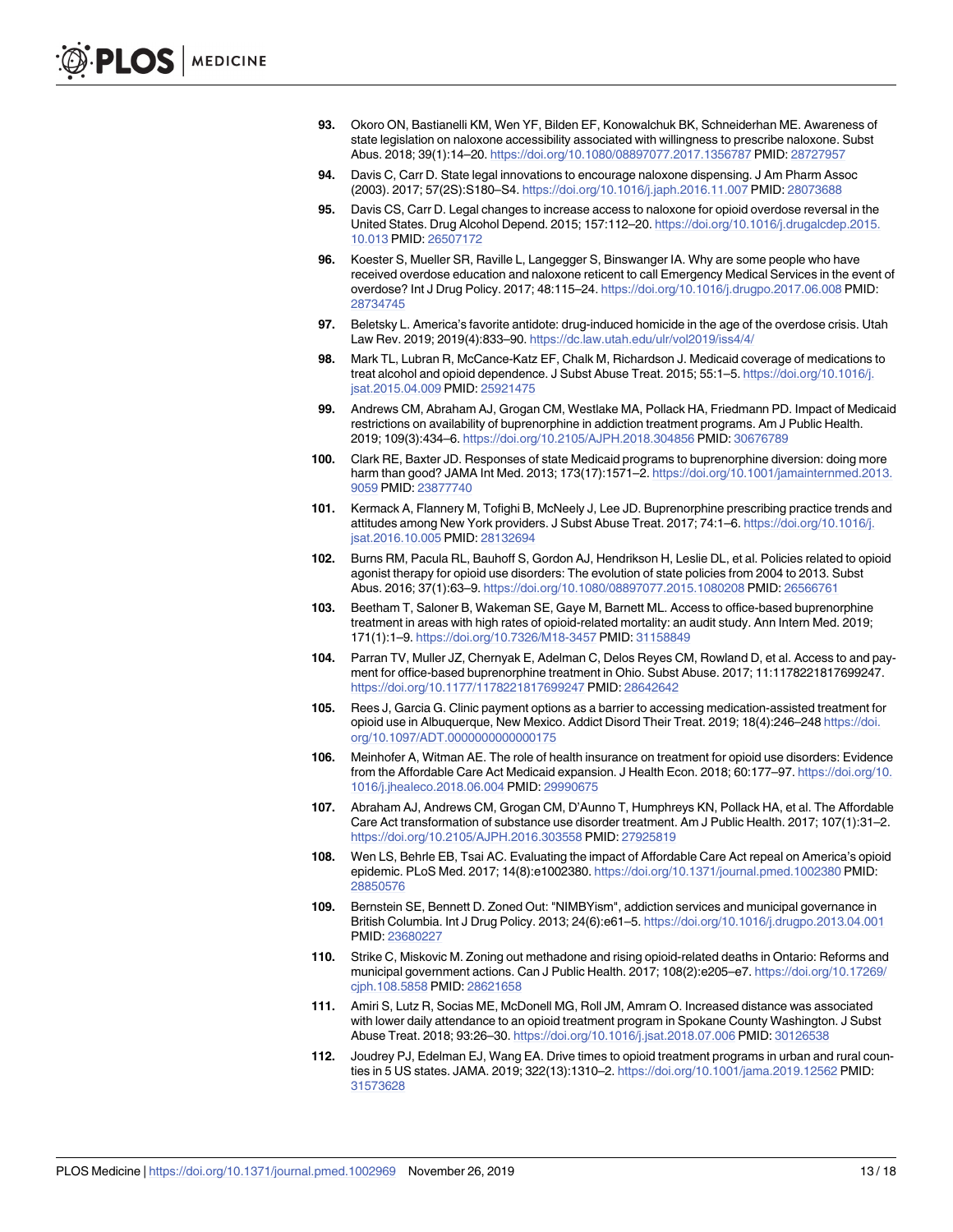- <span id="page-13-0"></span>**[113](#page-4-0).** Wakeman SE, Ladin K, Brennan T, Chung RT. Opioid use disorder, stigma, and transplantation: a call to action. Ann Intern Med. 2018; 169(3):188–9. <https://doi.org/10.7326/M18-1099> PMID: [29987319](http://www.ncbi.nlm.nih.gov/pubmed/29987319)
- **114.** Koch M, Banys P. Liver transplantation and opioid dependence. JAMA. 2001; 285(8):1056–8. [https://](https://doi.org/10.1001/jama.285.8.1056) [doi.org/10.1001/jama.285.8.1056](https://doi.org/10.1001/jama.285.8.1056) PMID: [11209177](http://www.ncbi.nlm.nih.gov/pubmed/11209177)
- **[115](#page-4-0).** Fleming JN, Lai JC, Te HS, Said A, Spengler EK, Rogal SS. Opioid and opioid substitution therapy in liver transplant candidates: A survey of center policies and practices. Clin Transplant. 2017; 31(12). <https://doi.org/10.1111/ctr.13119> PMID: [28941292](http://www.ncbi.nlm.nih.gov/pubmed/28941292)
- **[116](#page-4-0).** Wakeman SE, Rich JD. Barriers to post-acute care for patients on opioid agonist therapy; an example of systematic stigmatization of addiction. J Gen Intern Med. 2017; 32(1):17–9. [https://doi.org/10.1007/](https://doi.org/10.1007/s11606-016-3799-7) [s11606-016-3799-7](https://doi.org/10.1007/s11606-016-3799-7) PMID: [27393486](http://www.ncbi.nlm.nih.gov/pubmed/27393486)
- **[117](#page-4-0).** Suzuki J, Johnson J, Montgomery M, Hayden M, Price C. Outpatient parenteral antimicrobial therapy among people who inject drugs: a review of the literature. Open Forum Infect Dis. 2018; 5(9):ofy194. <https://doi.org/10.1093/ofid/ofy194> PMID: [30211247](http://www.ncbi.nlm.nih.gov/pubmed/30211247)
- **[118](#page-4-0).** Rapoport AB, Fischer LS, Santibanez S, Beekmann SE, Polgreen PM, Rowley CF. Infectious diseases physicians' perspectives regarding injection drug use and related infections, United States, 2017. Open Forum Infect Dis. 2018; 5(7):ofy132. <https://doi.org/10.1093/ofid/ofy132> PMID: [30018999](http://www.ncbi.nlm.nih.gov/pubmed/30018999)
- **[119](#page-4-0).** Beletsky L, Wakeman SE, Fiscella K. Practicing what we preach—ending physician health program bans on opioid-agonist therapy. N Engl J Med. 2019; 381(9):796–8. [https://doi.org/10.1056/](https://doi.org/10.1056/NEJMp1907875) [NEJMp1907875](https://doi.org/10.1056/NEJMp1907875) PMID: [31461593](http://www.ncbi.nlm.nih.gov/pubmed/31461593)
- **[120](#page-4-0).** Kelly JF, Westerhoff CM. Does it matter how we refer to individuals with substance-related conditions? A randomized study of two commonly used terms. Int J Drug Policy. 2010; 21(3):202–7. [https://doi.org/](https://doi.org/10.1016/j.drugpo.2009.10.010) [10.1016/j.drugpo.2009.10.010](https://doi.org/10.1016/j.drugpo.2009.10.010) PMID: [20005692](http://www.ncbi.nlm.nih.gov/pubmed/20005692)
- **[121](#page-4-0).** Friedmann PD, Schwartz RP. Just call it "treatment". Addict Sci Clin Pract. 2012; 7(1):10. [https://doi.](https://doi.org/10.1186/1940-0640-7-10) [org/10.1186/1940-0640-7-10](https://doi.org/10.1186/1940-0640-7-10) PMID: [23186149](http://www.ncbi.nlm.nih.gov/pubmed/23186149)
- **[122](#page-4-0).** Kennedy-Hendricks A, Levin J, Stone E, McGinty EE, Gollust SE, Barry CL. News media reporting on medication treatment for opioid use disorder amid the opioid epidemic. Health Aff (Millwood). 2019; 38 (4):643–51. <https://doi.org/10.1377/hlthaff.2018.05075> PMID: [30933576](http://www.ncbi.nlm.nih.gov/pubmed/30933576)
- **[123](#page-4-0).** McGinty EE, Stone EM, Kennedy-Hendricks A, Barry CL. Stigmatizing language in news media coverage of the opioid epidemic: Implications for public health. Prev Med. 2019; 124:110–4. [https://doi.org/](https://doi.org/10.1016/j.ypmed.2019.03.018) [10.1016/j.ypmed.2019.03.018](https://doi.org/10.1016/j.ypmed.2019.03.018) PMID: [31122614](http://www.ncbi.nlm.nih.gov/pubmed/31122614)
- **[124](#page-4-0).** McGinty EE, Kennedy-Hendricks A, Baller J, Niederdeppe J, Gollust S, Barry CL. Criminal activity or treatable health condition? News media framing of opioid analgesic abuse in the United States, 1998– 2012. Psychiatr Serv. 2016; 67(4):405–11. <https://doi.org/10.1176/appi.ps.201500065> PMID: [26620290](http://www.ncbi.nlm.nih.gov/pubmed/26620290)
- **[125](#page-4-0).** Netherland J, Hansen HB. The war on drugs that wasn't: wasted whiteness, "dirty doctors," and race in media coverage of prescription opioid misuse. Cult Med Psychiatry. 2016; 40(4):664–86. [https://doi.](https://doi.org/10.1007/s11013-016-9496-5) [org/10.1007/s11013-016-9496-5](https://doi.org/10.1007/s11013-016-9496-5) PMID: [27272904](http://www.ncbi.nlm.nih.gov/pubmed/27272904)
- **[126](#page-4-0).** Kennedy-Hendricks A, Barry CL, Gollust SE, Ensminger ME, Chisolm MS, McGinty EE. Social stigma toward persons with prescription opioid use disorder: associations with public support for punitive and public health-oriented policies. Psychiatr Serv. 2017; 68(5):462–9. [https://doi.org/10.1176/appi.ps.](https://doi.org/10.1176/appi.ps.201600056) [201600056](https://doi.org/10.1176/appi.ps.201600056) PMID: [28045350](http://www.ncbi.nlm.nih.gov/pubmed/28045350)
- **127.** McGinty EE, Goldman HH, Pescosolido B, Barry CL. Portraying mental illness and drug addiction as treatable health conditions: effects of a randomized experiment on stigma and discrimination. Soc Sci Med. 2015; 126:73–85. <https://doi.org/10.1016/j.socscimed.2014.12.010> PMID: [25528557](http://www.ncbi.nlm.nih.gov/pubmed/25528557)
- **128.** Barry CL, Sherman SG, McGinty EE. Language matters in combatting the opioid epidemic: safe consumption sites versus overdose prevention sites. Am J Public Health. 2018; 108(9):1157–9. [https://](https://doi.org/10.2105/AJPH.2018.304588) [doi.org/10.2105/AJPH.2018.304588](https://doi.org/10.2105/AJPH.2018.304588) PMID: [30088990](http://www.ncbi.nlm.nih.gov/pubmed/30088990)
- **[129](#page-6-0).** Bachhuber MA, McGinty EE, Kennedy-Hendricks A, Niederdeppe J, Barry CL. Messaging to increase public support for naloxone distribution policies in the United States: results from a randomized survey experiment. PLoS ONE. 2015; 10(7):e0130050. <https://doi.org/10.1371/journal.pone.0130050> PMID: [26132859](http://www.ncbi.nlm.nih.gov/pubmed/26132859)
- **130.** McGinty EE, Barry CL, Stone EM, Niederdeppe J, Kennedy-Hendricks A, Linden S, et al. Public support for safe consumption sites and syringe services programs to combat the opioid epidemic. Prev Med. 2018; 111:73–7. <https://doi.org/10.1016/j.ypmed.2018.02.026> PMID: [29481827](http://www.ncbi.nlm.nih.gov/pubmed/29481827)
- **[131](#page-4-0).** Kilmer B, Smart R, Taylor J, Caulkins JP. Prescribing diamorphine in the United States: Insights from a nationally representative survey. Drug Alcohol Depend. 2019; 196:62–5. [https://doi.org/10.1016/j.](https://doi.org/10.1016/j.drugalcdep.2018.12.007) [drugalcdep.2018.12.007](https://doi.org/10.1016/j.drugalcdep.2018.12.007) PMID: [30708289](http://www.ncbi.nlm.nih.gov/pubmed/30708289)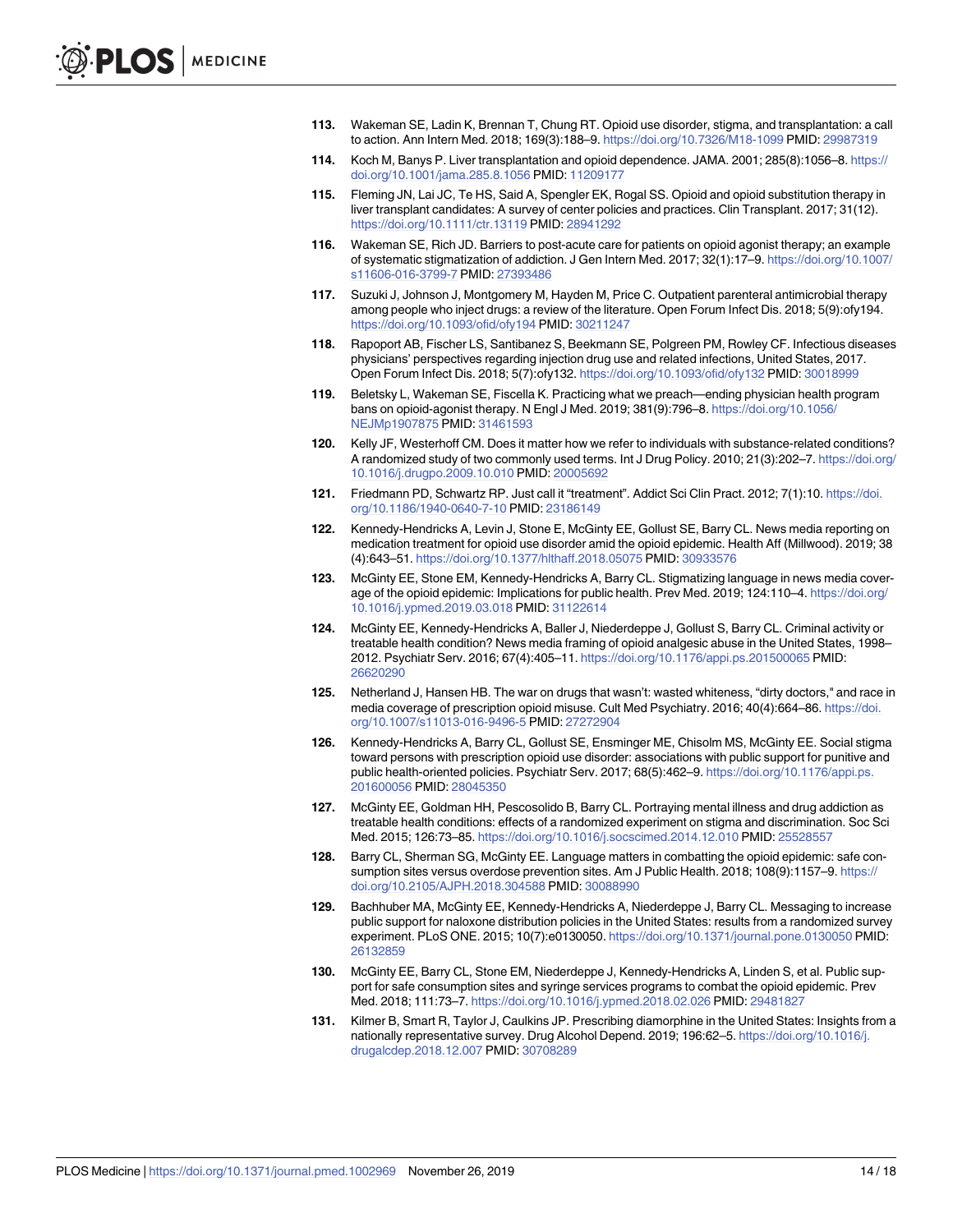- <span id="page-14-0"></span>**[132](#page-4-0).** Crapanzano KA, Hammarlund R, Ahmad B, Hunsinger N, Kullar R. The association between perceived stigma and substance use disorder treatment outcomes: a review. Subst Abuse Rehabil. 2019; 10:1–12. <https://doi.org/10.2147/SAR.S183252> PMID: [30643480](http://www.ncbi.nlm.nih.gov/pubmed/30643480)
- **[133](#page-4-0).** Clement S, Schauman O, Graham T, Maggioni F, Evans-Lacko S, Bezborodovs N, et al. What is the impact of mental health-related stigma on help-seeking? A systematic review of quantitative and qualitative studies. Psychol Med. 2015; 45(1):11–27. <https://doi.org/10.1017/S0033291714000129> PMID: [24569086](http://www.ncbi.nlm.nih.gov/pubmed/24569086)
- **[134](#page-4-0).** Earnshaw VA, Smith LR, Cunningham CO, Copenhaver MM. Intersectionality of internalized HIV stigma and internalized substance use stigma: Implications for depressive symptoms. J Health Psychol. 2015; 20(8):1083–9. <https://doi.org/10.1177/1359105313507964> PMID: [24170015](http://www.ncbi.nlm.nih.gov/pubmed/24170015)
- **[135](#page-5-0).** Ahern J, Stuber J, Galea S. Stigma, discrimination and the health of illicit drug users. Drug Alcohol Depend. 2007; 88(2–3):188–96. <https://doi.org/10.1016/j.drugalcdep.2006.10.014> PMID: [17118578](http://www.ncbi.nlm.nih.gov/pubmed/17118578)
- **[136](#page-4-0).** Latkin C, Davey-Rothwell M, Yang JY, Crawford N. The relationship between drug user stigma and depression among inner-city drug users in Baltimore, MD. J Urban Health. 2013; 90(1):147–56. <https://doi.org/10.1007/s11524-012-9753-z> PMID: [22918839](http://www.ncbi.nlm.nih.gov/pubmed/22918839)
- **[137](#page-4-0).** Kulesza M, Watkins KE, Ober AJ, Osilla KC, Ewing B. Internalized stigma as an independent risk factor for substance use problems among primary care patients: Rationale and preliminary support. Drug Alcohol Depend. 2017; 180:52–5. <https://doi.org/10.1016/j.drugalcdep.2017.08.002> PMID: [28869858](http://www.ncbi.nlm.nih.gov/pubmed/28869858)
- **[138](#page-4-0).** Cunningham JA, Sobell LC, Sobell MB, Agrawal S, Toneatto T. Barriers to treatment: why alcohol and drug abusers delay or never seek treatment. Addict Behav. 1993; 18(3):347–53. [https://doi.org/10.](https://doi.org/10.1016/0306-4603(93)90036-9) [1016/0306-4603\(93\)90036-9](https://doi.org/10.1016/0306-4603(93)90036-9) PMID: [8393611](http://www.ncbi.nlm.nih.gov/pubmed/8393611)
- **[139](#page-5-0).** Earnshaw V, Smith L, Copenhaver M. Drug addiction stigma in the context of methadone maintenance therapy: an investigation into understudied sources of stigma. Int J Ment Health Addict. 2013; 11 (1):110–22. <https://doi.org/10.1007/s11469-012-9402-5> PMID: [23956702](http://www.ncbi.nlm.nih.gov/pubmed/23956702)
- **[140](#page-5-0).** Keyes KM, Hatzenbuehler ML, McLaughlin KA, Link B, Olfson M, Grant BF, et al. Stigma and treatment for alcohol disorders in the United States. Am J Epidemiol. 2010; 172(12):1364–72. [https://doi.](https://doi.org/10.1093/aje/kwq304) [org/10.1093/aje/kwq304](https://doi.org/10.1093/aje/kwq304) PMID: [21044992](http://www.ncbi.nlm.nih.gov/pubmed/21044992)
- **141.** Brener L, von Hippel W, von Hippel C, Resnick I, Treloar C. Perceptions of discriminatory treatment by staff as predictors of drug treatment completion: utility of a mixed methods approach. Drug Alcohol Rev. 2010; 29(5):491–7. <https://doi.org/10.1111/j.1465-3362.2010.00173.x> PMID: [20887572](http://www.ncbi.nlm.nih.gov/pubmed/20887572)
- **[142](#page-5-0).** Paquette CE, Syvertsen JL, Pollini RA. Stigma at every turn: Health services experiences among people who inject drugs. Int J Drug Policy. 2018; 57:104–10. <https://doi.org/10.1016/j.drugpo.2018.04.004> PMID: [29715589](http://www.ncbi.nlm.nih.gov/pubmed/29715589)
- **[143](#page-5-0).** Bearnot B, Fine DR, Rigotti NA, Baggett TP. Access to treatment for drug use disorders at US health centers: a national study. J Gen Intern Med. 2019Dec; 34(12):2723–2725 [https://doi.org/10.1007/](https://doi.org/10.1007/s11606-019-05043-1) [s11606-019-05043-1](https://doi.org/10.1007/s11606-019-05043-1) PMID: [31090029](http://www.ncbi.nlm.nih.gov/pubmed/31090029)
- **[144](#page-5-0).** Faulkner KK, Faulkner TA. Managing multiple relationships in rural communities: neutrality and boundary violations. Clin Psychol Sci Pract. 1997; 4(3):225–34. [https://doi.org/10.1111/j.1468-2850.1997.](https://doi.org/10.1111/j.1468-2850.1997.tb00111.x) [tb00111.x](https://doi.org/10.1111/j.1468-2850.1997.tb00111.x)
- **[145](#page-5-0).** Montalvo C, Stankiewicz B, Brochier A, Henderson DC, Borba CPC. Long-term retention in an outpatient behavioral health clinic with buprenorphine. Am J Addict. 2019; 28(5):339–46. [https://doi.org/10.](https://doi.org/10.1111/ajad.12896) [1111/ajad.12896](https://doi.org/10.1111/ajad.12896) PMID: [31066985](http://www.ncbi.nlm.nih.gov/pubmed/31066985)
- **[146](#page-6-0).** Weinstein ZM, Kim HW, Cheng DM, Quinn E, Hui D, Labelle CT, et al. Long-term retention in office based opioid treatment with buprenorphine. J Subst Abuse Treat. 2017; 74:65–70. [https://doi.org/10.](https://doi.org/10.1016/j.jsat.2016.12.010) [1016/j.jsat.2016.12.010](https://doi.org/10.1016/j.jsat.2016.12.010) PMID: [28132702](http://www.ncbi.nlm.nih.gov/pubmed/28132702)
- **[147](#page-5-0).** Manhapra A, Agbese E, Leslie DL, Rosenheck RA. Three-year retention in buprenorphine treatment for opioid use disorder among privately insured adults. Psychiatr Serv. 2018; 69(7):768–76. [https://doi.](https://doi.org/10.1176/appi.ps.201700363) [org/10.1176/appi.ps.201700363](https://doi.org/10.1176/appi.ps.201700363) PMID: [29656707](http://www.ncbi.nlm.nih.gov/pubmed/29656707)
- **[148](#page-5-0).** Katz IT, Ryu AE, Onuegbu AG, Psaros C, Weiser SD, Bangsberg DR, et al. Impact of HIV-related stigma on treatment adherence: systematic review and meta-synthesis. J Int AIDS Soc. 2013; 16 (Suppl 2):18640. <https://doi.org/10.7448/IAS.16.3.18640> PMID: [24242258](http://www.ncbi.nlm.nih.gov/pubmed/24242258)
- **[149](#page-5-0).** Siedner MJ, Musinguzi N, Tsai AC, Muzoora C, Kembabazi A, Weiser SD, et al. Treatment as longterm prevention: sustained reduction in HIV sexual transmission risk with use of antiretroviral therapy in rural Uganda. AIDS. 2014; 28(2):267–71. <https://doi.org/10.1097/QAD.0000000000000136> PMID: [24361683](http://www.ncbi.nlm.nih.gov/pubmed/24361683)
- **[150](#page-5-0).** Radcliffe P, Stevens A. Are drug treatment services only for 'thieving junkie scumbags'? Drug users and the management of stigmatised identities. Soc Sci Med. 2008; 67(7):1065–73. [https://doi.org/10.](https://doi.org/10.1016/j.socscimed.2008.06.004) [1016/j.socscimed.2008.06.004](https://doi.org/10.1016/j.socscimed.2008.06.004) PMID: [18640760](http://www.ncbi.nlm.nih.gov/pubmed/18640760)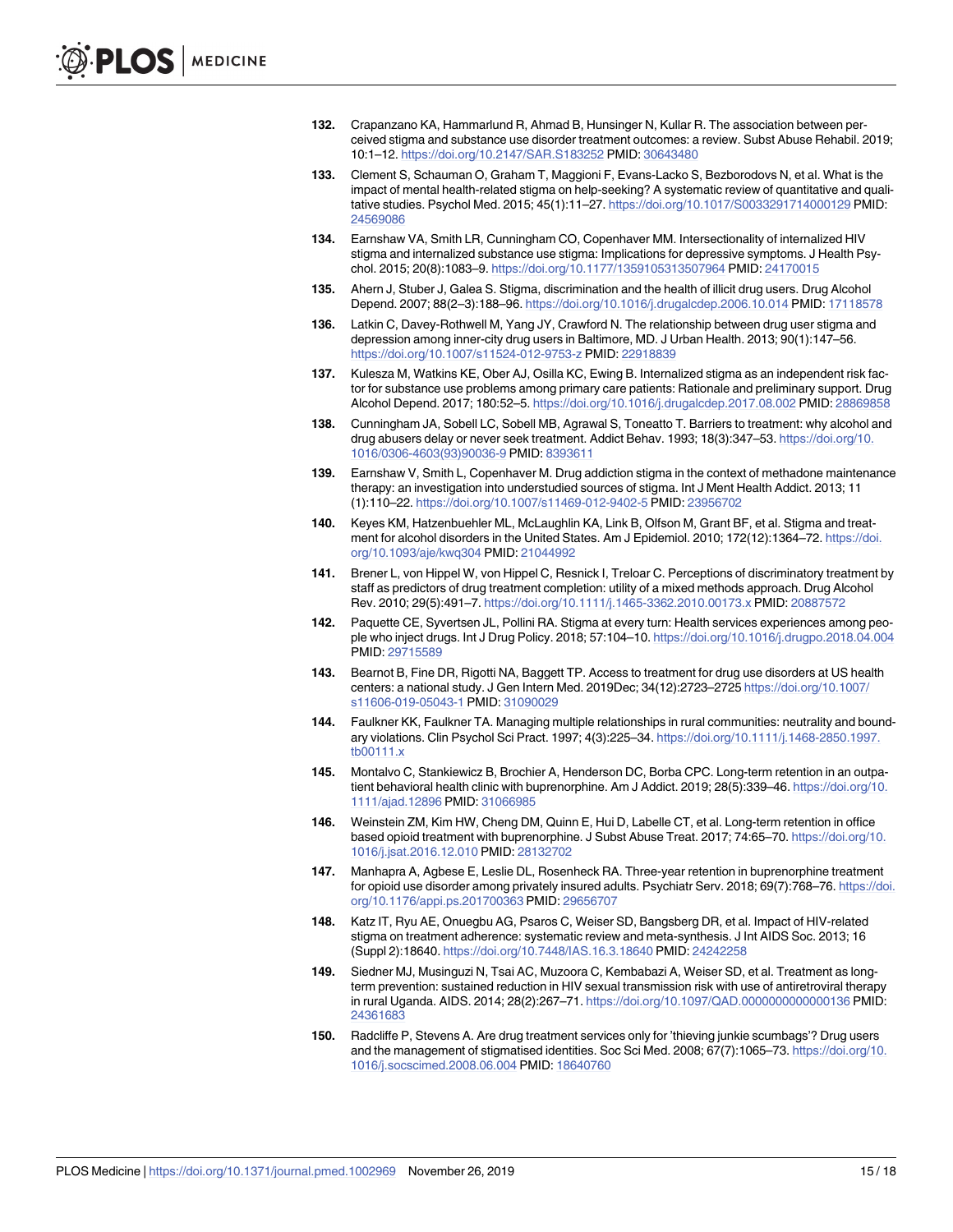- <span id="page-15-0"></span>**[151](#page-5-0).** Gryczynski J, Jaffe JH, Schwartz RP, Dusek KA, Gugsa N, Monroe CL, et al. Patient perspectives on choosing buprenorphine over methadone in an urban, equal-access system. Am J Addict. 2013; 22 (3):285–91. <https://doi.org/10.1111/j.1521-0391.2012.12004.x> PMID: [23617873](http://www.ncbi.nlm.nih.gov/pubmed/23617873)
- **[152](#page-5-0).** Dole VP, Nyswander ME. Methadone maintenance: a theoretical perspective. In: Lettieri DJ, Sayers M, Pearson HW, editors. Theories on drug abuse: selected contemporary perspectives. Washington, (DC): US Government Printing Office; 1980. NIDA Research Monograph 30. [https://archives.](https://archives.drugabuse.gov/sites/default/files/monograph30.pdf) [drugabuse.gov/sites/default/files/monograph30.pdf](https://archives.drugabuse.gov/sites/default/files/monograph30.pdf) PMID: [6779187](http://www.ncbi.nlm.nih.gov/pubmed/6779187)
- **153.** Harris J, McElrath K. Methadone as social control: institutionalized stigma and the prospect of recovery. Qual Health Res. 2012; 22(6):810–24. <https://doi.org/10.1177/1049732311432718> PMID: [22232295](http://www.ncbi.nlm.nih.gov/pubmed/22232295)
- **[154](#page-5-0).** McElrath K. Medication-assisted treatment for opioid addiction in the United States: critique and commentary. Subst Use Misuse. 2018; 53(2):334–43. <https://doi.org/10.1080/10826084.2017.1342662> PMID: [28862903](http://www.ncbi.nlm.nih.gov/pubmed/28862903)
- **[155](#page-5-0).** Yarborough BJ, Stumbo SP, McCarty D, Mertens J, Weisner C, Green CA. Methadone, buprenorphine and preferences for opioid agonist treatment: A qualitative analysis. Drug Alcohol Depend. 2016; 160:112–8. <https://doi.org/10.1016/j.drugalcdep.2015.12.031> PMID: [26796596](http://www.ncbi.nlm.nih.gov/pubmed/26796596)
- **[156](#page-5-0).** Binswanger IA, Stern MF, Deyo RA, Heagerty PJ, Cheadle A, Elmore JG, et al. Release from prison a high risk of death for former inmates New Engl J Med. 2007; 356(2):157–65. [https://doi.org/10.1056/](https://doi.org/10.1056/NEJMsa064115) [NEJMsa064115](https://doi.org/10.1056/NEJMsa064115) PMID: [17215533](http://www.ncbi.nlm.nih.gov/pubmed/17215533)
- **157.** Merrall EL, Kariminia A, Binswanger IA, Hobbs MS, Farrell M, Marsden J, et al. Meta-analysis of drugrelated deaths soon after release from prison. Addiction. 2010; 105(9):1545–54. [https://doi.org/10.](https://doi.org/10.1111/j.1360-0443.2010.02990.x) [1111/j.1360-0443.2010.02990.x](https://doi.org/10.1111/j.1360-0443.2010.02990.x) PMID: [20579009](http://www.ncbi.nlm.nih.gov/pubmed/20579009)
- **[158](#page-5-0).** Binswanger IA, Blatchford PJ, Mueller SR, Stern MF. Mortality after prison release: opioid overdose and other causes of death, risk factors, and time trends from 1999 to 2009. Ann Intern Med. 2013; 159:592–600. <https://doi.org/10.7326/0003-4819-159-9-201311050-00005> PMID: [24189594](http://www.ncbi.nlm.nih.gov/pubmed/24189594)
- **[159](#page-5-0).** Nunn A, Zaller N, Dickman S, Trimbur C, Nijhawan A, Rich JD. Methadone and buprenorphine prescribing and referral practices in US prison systems: results from a nationwide survey. Drug Alcohol Depend. 2009; 105(1–2):83–8. <https://doi.org/10.1016/j.drugalcdep.2009.06.015> PMID: [19625142](http://www.ncbi.nlm.nih.gov/pubmed/19625142)
- **160.** Aronowitz SV, Laurent J. Screaming behind a door: the experiences of individuals incarcerated without medication-assisted treatment. J Correct Health Care. 2016; 22(2):98–108. [https://doi.org/10.1177/](https://doi.org/10.1177/1078345816634079) [1078345816634079](https://doi.org/10.1177/1078345816634079) PMID: [26984133](http://www.ncbi.nlm.nih.gov/pubmed/26984133)
- **[161](#page-5-0).** Friedmann PD, Hoskinson R, Gordon M, Schwartz R, Kinlock T, Knight K, et al. Medication-assisted treatment in criminal justice agencies affiliated with the criminal justice-drug abuse treatment studies (CJ-DATS): availability, barriers, and intentions. Subst Abus. 2012; 33(1):9–18. [https://doi.org/10.](https://doi.org/10.1080/08897077.2011.611460) [1080/08897077.2011.611460](https://doi.org/10.1080/08897077.2011.611460) PMID: [22263709](http://www.ncbi.nlm.nih.gov/pubmed/22263709)
- **[162](#page-5-0).** McMillan GP, Lapham SC. Staff perspectives on methadone maintenance therapy (MMT) in a large southwestern jail. Addict Res Theory. 2005; 13(1):53–63. [https://doi.org/10.1080/](https://doi.org/10.1080/16066350512331328159) [16066350512331328159](https://doi.org/10.1080/16066350512331328159)
- **[163](#page-5-0).** Gordon MS, Kinlock TW, Schwartz RP, O'Grady KE. A randomized clinical trial of methadone maintenance for prisoners: findings at 6 months post-release. Addiction. 2008; 103(8):1333–42. [https://doi.](https://doi.org/10.1111/j.1360-0443.2008.002238.x) [org/10.1111/j.1360-0443.2008.002238.x](https://doi.org/10.1111/j.1360-0443.2008.002238.x) PMID: [18855822](http://www.ncbi.nlm.nih.gov/pubmed/18855822)
- **[164](#page-5-0).** Green TC, Clarke J, Brinkley-Rubinstein L, Marshall BDL, Alexander-Scott N, Boss R, et al. Postincarceration fatal overdoses after implementing medications for addiction treatment in a statewide correctional system. JAMA Psychiatry. 2018; 75(4):405–7. [https://doi.org/10.1001/jamapsychiatry.2017.](https://doi.org/10.1001/jamapsychiatry.2017.4614) [4614](https://doi.org/10.1001/jamapsychiatry.2017.4614) PMID: [29450443](http://www.ncbi.nlm.nih.gov/pubmed/29450443)
- **165.** Marsden J, Stillwell G, Jones H, Cooper A, Eastwood B, Farrell M, et al. Does exposure to opioid substitution treatment in prison reduce the risk of death after release? A national prospective observational study in England. Addiction. 2017; 112(8):1408–18. <https://doi.org/10.1111/add.13779> PMID: [28160345](http://www.ncbi.nlm.nih.gov/pubmed/28160345)
- **[166](#page-5-0).** Degenhardt L, Larney S, Kimber J, Gisev N, Farrell M, Dobbins T, et al. The impact of opioid substitution therapy on mortality post-release from prison: retrospective data linkage study. Addiction. 2014; 109(8):1306–17. <https://doi.org/10.1111/add.12536> PMID: [24612249](http://www.ncbi.nlm.nih.gov/pubmed/24612249)
- **[167](#page-5-0).** Todd KH, Deaton C, D'Adamo AP, Goe L. Ethnicity and analgesic practice. Ann Emerg Med. 2000; 35 (1):11–6. [https://doi.org/10.1016/s0196-0644\(00\)70099-0](https://doi.org/10.1016/s0196-0644(00)70099-0) PMID: [10613935](http://www.ncbi.nlm.nih.gov/pubmed/10613935)
- **[168](#page-5-0).** Gaither JR, Gordon K, Crystal S, Edelman EJ, Kerns RD, Justice AC, et al. Racial disparities in discontinuation of long-term opioid therapy following illicit drug use among black and white patients. Drug Alcohol Depend. 2018; 192:371–6. <https://doi.org/10.1016/j.drugalcdep.2018.05.033> PMID: [30122319](http://www.ncbi.nlm.nih.gov/pubmed/30122319)
- **[169](#page-5-0).** Sklansky DA. Cocaine, race, and equal protection. Stanford Law Rev. 1995; 47(6):1283–322. [https://](https://scholarship.law.berkeley.edu/facpubs/1061/) [scholarship.law.berkeley.edu/facpubs/1061/](https://scholarship.law.berkeley.edu/facpubs/1061/)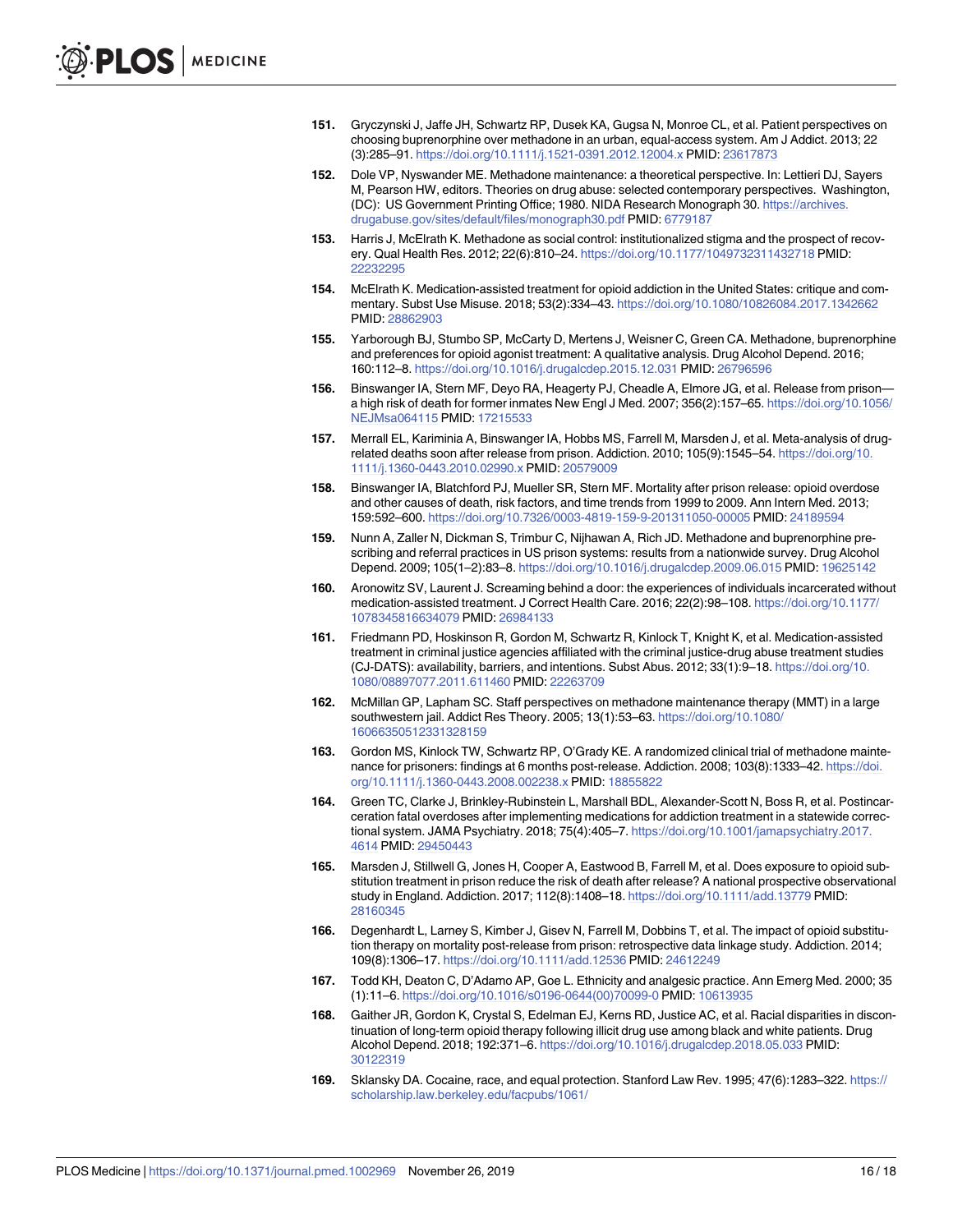- <span id="page-16-0"></span>**[170](#page-5-0).** McDonald DC, Carlson KE. Sentencing in the federal courts: does race matter? The transition to sentencing guidelines, 1986–90. Washington, (DC): US Department of Justice, Office of Justice Programs, Bureau of Justice Statistics; 1993. doi: [https://www.bjs.gov/content/pub/pdf/sfc-drmtsg8690.](https://www.bjs.gov/content/pub/pdf/sfc-drmtsg8690.pdf) [pdf](https://www.bjs.gov/content/pub/pdf/sfc-drmtsg8690.pdf)
- **[171](#page-6-0).** Hansen H, Netherland J. Is the prescription opioid epidemic a white problem? Am J Public Health. 2016; 106(12):2127–9. <https://doi.org/10.2105/AJPH.2016.303483> PMID: [27831792](http://www.ncbi.nlm.nih.gov/pubmed/27831792)
- **[172](#page-6-0).** Netherland J, Hansen H. White opioids: Pharmaceutical race and the war on drugs that wasn't. Biosocieties. 2017; 12(2):217–38. <https://doi.org/10.1057/biosoc.2015.46> PMID: [28690668](http://www.ncbi.nlm.nih.gov/pubmed/28690668)
- **[173](#page-6-0).** Buonora M, Perez HR, Heo M, Cunningham CO, Starrels JL. Race and gender are associated with opioid dose reduction among patients on chronic opioid therapy. Pain Med. Epub 2018 Jul 18. [https://](https://doi.org/10.1093/pm/pny137) [doi.org/10.1093/pm/pny137](https://doi.org/10.1093/pm/pny137) PMID: [30032197](http://www.ncbi.nlm.nih.gov/pubmed/30032197)
- **[174](#page-6-0).** Lagisetty PA, Ross R, Bohnert A, Clay M, Maust DT. Buprenorphine treatment divide by race/ethnicity and payment. JAMA Psychiatry. 2019; 76(9):979–81. [https://doi.org/10.1001/jamapsychiatry.2019.](https://doi.org/10.1001/jamapsychiatry.2019.0876) [0876](https://doi.org/10.1001/jamapsychiatry.2019.0876) PMID: [31066881](http://www.ncbi.nlm.nih.gov/pubmed/31066881)
- **[175](#page-6-0).** Hansen HB, Siegel CE, Case BG, Bertollo DN, DiRocco D, Galanter M. Variation in use of buprenorphine and methadone treatment by racial, ethnic, and income characteristics of residential social areas in New York City. J Behav Health Serv Res. 2013; 40(3):367–77. [https://doi.org/10.1007/](https://doi.org/10.1007/s11414-013-9341-3) [s11414-013-9341-3](https://doi.org/10.1007/s11414-013-9341-3) PMID: [23702611](http://www.ncbi.nlm.nih.gov/pubmed/23702611)
- **[176](#page-6-0).** Davis CS, Carr DH. Legal and policy changes urgently needed to increase access to opioid agonist therapy in the United States. Int J Drug Policy. 2019; 73:42–8. [https://doi.org/10.1016/j.drugpo.2019.](https://doi.org/10.1016/j.drugpo.2019.07.006) [07.006](https://doi.org/10.1016/j.drugpo.2019.07.006) PMID: [31336293](http://www.ncbi.nlm.nih.gov/pubmed/31336293)
- **177.** Beletsky L, Rich JD, Walley AY. Prevention of fatal opioid overdose. JAMA. 2012; 308(18):1863–4. <https://doi.org/10.1001/jama.2012.14205> PMID: [23150005](http://www.ncbi.nlm.nih.gov/pubmed/23150005)
- **[178](#page-6-0).** Fiscella K, Beletsky L, Wakeman SE. The inmate exception and reform of correctional health care. Am J Public Health. 2017; 107(3):384–5. <https://doi.org/10.2105/AJPH.2016.303626> PMID: [28177816](http://www.ncbi.nlm.nih.gov/pubmed/28177816)
- **[179](#page-6-0).** Arredondo J, Beletsky L, Baker P, Abramovitz D, Artamonova I, Clairgue E, et al. Interactive versus video-based training of police to communicate syringe legality to people who inject drugs: the SHIELD Study, Mexico, 2015–2016. Am J Public Health. 2019 Jun; 109(6):921–926. [https://doi.org/10.2105/](https://doi.org/10.2105/AJPH.2019.305030) [AJPH.2019.305030](https://doi.org/10.2105/AJPH.2019.305030) PMID: [30998406](http://www.ncbi.nlm.nih.gov/pubmed/30998406)
- **[180](#page-6-0).** Thornicroft G, Mehta N, Clement S, Evans-Lacko S, Doherty M, Rose D, et al. Evidence for effective interventions to reduce mental-health-related stigma and discrimination. Lancet. 2016; 387 (10023):1123–32. [https://doi.org/10.1016/S0140-6736\(15\)00298-6](https://doi.org/10.1016/S0140-6736(15)00298-6) PMID: [26410341](http://www.ncbi.nlm.nih.gov/pubmed/26410341)
- **[181](#page-6-0).** Association of American Medical Colleges. How academic medicine is addressing the opioid epidemic. Washington (DC): Association of American Medical Colleges; 2019. [https://www.aamc.org/system/](https://www.aamc.org/system/files/d/1/63-opioids_-_how_academic_medicine_is_addressing_the_opioid_epidemic_-_20190222.pdf) [files/d/1/63-opioids\\_-\\_how\\_academic\\_medicine\\_is\\_addressing\\_the\\_opioid\\_epidemic\\_-\\_20190222.](https://www.aamc.org/system/files/d/1/63-opioids_-_how_academic_medicine_is_addressing_the_opioid_epidemic_-_20190222.pdf) [pdf](https://www.aamc.org/system/files/d/1/63-opioids_-_how_academic_medicine_is_addressing_the_opioid_epidemic_-_20190222.pdf)
- **[182](#page-6-0).** Sharfstein JM, Olsen Y. Making amends for the opioid epidemic. JAMA. 2019; 321(15):1446–7. <https://doi.org/10.1001/jama.2019.3505> PMID: [30990541](http://www.ncbi.nlm.nih.gov/pubmed/30990541)
- **[183](#page-6-0).** Wakeman SE, Barnett ML. Primary care and the opioid-overdose crisis—buprenorphine myths and realities. N Engl J Med. 2018; 379(1):1–4. <https://doi.org/10.1056/NEJMp1802741> PMID: [29972748](http://www.ncbi.nlm.nih.gov/pubmed/29972748)
- **[184](#page-6-0).** Pescosolido BA, Martin JK, Long JS, Medina TR, Phelan JC, Link BG. "A disease like any other"? A decade of change in public reactions to schizophrenia, depression, and alcohol dependence. Am J Psychiatry. 2010; 167(11):1321–30. <https://doi.org/10.1176/appi.ajp.2010.09121743> PMID: [20843872](http://www.ncbi.nlm.nih.gov/pubmed/20843872)
- **[185](#page-6-0).** Schnittker J. An uncertain revolution: why the rise of a genetic model of mental illness has not increased tolerance. Soc Sci Med. 2008; 67(9):1370–81. [https://doi.org/10.1016/j.socscimed.2008.07.](https://doi.org/10.1016/j.socscimed.2008.07.007) [007](https://doi.org/10.1016/j.socscimed.2008.07.007) PMID: [18703264](http://www.ncbi.nlm.nih.gov/pubmed/18703264)
- **[186](#page-6-0).** Broockman D, Kalla J. Durably reducing transphobia: A field experiment on door-to-door canvassing. Science. 2016; 352(6282):220–4. <https://doi.org/10.1126/science.aad9713> PMID: [27124458](http://www.ncbi.nlm.nih.gov/pubmed/27124458)
- **[187](#page-6-0).** Paluck EL, Green SA, Green DP. The contact hypothesis re-evaluated. Behav Public Policy. 2019; 3 (2):129–158. <https://doi.org/10.1017/bpp.2018.25>
- **[188](#page-6-0).** Fung KM, Tsang HW, Cheung WM. Randomized controlled trial of the self-stigma reduction program among individuals with schizophrenia. Psychiatry Res. 2011; 189(2):208–14. [https://doi.org/10.1016/j.](https://doi.org/10.1016/j.psychres.2011.02.013) [psychres.2011.02.013](https://doi.org/10.1016/j.psychres.2011.02.013) PMID: [21377738](http://www.ncbi.nlm.nih.gov/pubmed/21377738)
- **[189](#page-6-0).** Luoma JB, Kohlenberg BS, Hayes SC, Fletcher L. Slow and steady wins the race: a randomized clinical trial of acceptance and commitment therapy targeting shame in substance use disorders. J Consult Clin Psychol. 2012; 80(1):43–53. <https://doi.org/10.1037/a0026070> PMID: [22040285](http://www.ncbi.nlm.nih.gov/pubmed/22040285)
- **[190](#page-6-0).** Associated Press Editors, editor. The Associated Press stylebook and briefing on media law 2017. New York: Basic Books; 2017.